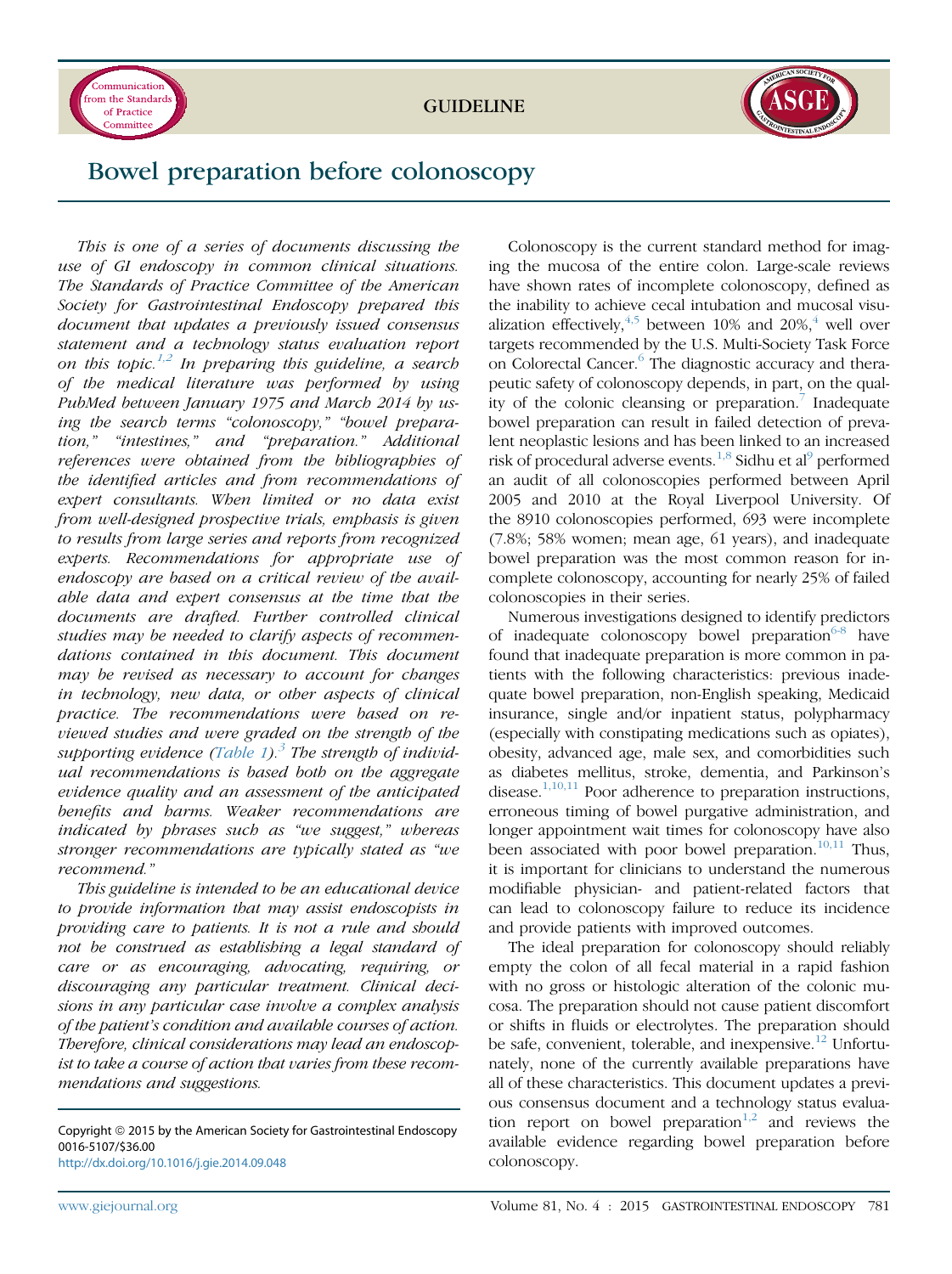<span id="page-1-0"></span>

| <b>Quality of evidence</b> | <b>Definition</b>                                                                                                                                  | Symbol                                    |
|----------------------------|----------------------------------------------------------------------------------------------------------------------------------------------------|-------------------------------------------|
| High quality               | Further research is very unlikely to change our<br>confidence in the estimate of effect                                                            | $\bigoplus \bigoplus \bigoplus \bigoplus$ |
| Moderate quality           | Further research is likely to have an important impact<br>on our confidence in the estimate of effect and may<br>change the estimate               | <del>MMA</del> C                          |
| Low quality                | Further research is very likely to have an important<br>impact on our confidence in the estimate of effect<br>and is likely to change the estimate | $\bigoplus\bigoplus\bigcirc$              |
| Very low quality           | Any estimate of effect is very uncertain                                                                                                           | കുറ                                       |

# GENERAL CONSIDERATIONS

It is important that patients are educated and engaged in the colonoscopy preparartion process, $^{13}$  $^{13}$  $^{13}$  and it has been shown that effective education significantly improves the quality of bowel preparation.<sup>[14](#page-9-0)</sup> Patient counseling along with written instructions that are simple and easy to follow and in their native language should be provided to patients, $15$  and patient education may improve with the use of visual aids.[16](#page-9-0) Recently, educational booklets were shown to improve bowel preparation and quality indicators such as cecal intubation rates.<sup>17,18</sup> Smartphone applications have even been developed to guide patients through the preparation process.<sup>[19](#page-9-0)</sup> Patients can also be directed to resources such as the ASGE Website entitled "Understanding Bowel Preparation" ([http://www.asge.org/](http://www.asge.org/patients/patients.aspx?id=10094) [patients/patients.aspx?id](http://www.asge.org/patients/patients.aspx?id=10094)= $10094$ ) that explain the steps involved and importance of optimizing bowel preparation for colonoscopy.

Bowel preparation regimens typically incorporate die-tary modifications along with oral cathartics.<sup>[20](#page-9-0)</sup> Most commonly, a clear liquid diet is advised for the day before colonoscopy. Red liquids can be mistaken for blood in the colon or can obscure mucosal details and should be avoided. Clear liquids can be taken up to 2 hours before the procedure. $21$  However, it is not clear whether a clear liquid diet the day before colonoscopy offers advantages over a low-fiber diet in terms of preparation quality.<sup>[22-25](#page-9-0)</sup> A low-residue diet that avoids foods containing seeds and other indigestible substances is often recommended for several days before the procedure and has been shown to be at least as effective as a clear liquid diet $^{20,26}$  $^{20,26}$  $^{20,26}$  and asso-ciated with increased patient satisfaction.<sup>[23](#page-10-0)</sup>

Although the individual components of bowel preparations vary widely, the combination of dietary restriction and cathartics has proven to be safe and effective for colonic cleansing for colonoscopy. $27$  In a study of hospitalized patients undergoing colonoscopy, a clear liquid diet before administration of the bowel preparation was the

only dietary modification that improved the quality of preparation.<sup>[28](#page-10-0)</sup> Adequate hydration is an important adjunct to any bowel preparation before colonoscopy. $^{29}$  $^{29}$  $^{29}$ Additional medication modifications may be required in special populations such as diabetic patients, who must maintain glycemic control, and patients taking anticoagulation agents. $30$ 

# TIMING OF PREPARATION

Giving part (usually half) of the bowel preparation dose on the same day as the colonoscopy (termed splitdose) results in a higher-quality colonoscopy examination compared with ingestion of the entire preparation on the day or evening before colonoscopy.<sup>[31-39](#page-10-0)</sup> A higher-quality bowel preparation due to this split-dose has been demon-strated to increase the adenoma detection rate.<sup>[40](#page-10-0)</sup> In addition to a higher-quality bowel preparation, split-dosing also improves patient tolerance, as demonstrated by an increased willingness to repeat the procedure using the same preparation in the future. $37$  Typically, the standard dose of a bowel preparation is split between the day before and the morning of the procedure. The timing of the second dose must allow sufficient time for the patient to complete the second dose, have the desired response, and for the patient to travel to the center where the colonoscopy will be performed. The second dose should be administered between 3 to 8 hours before the planned start of the colonoscopy procedure. $41,42$  A prospective trial found no difference in residual gastric fluid in patients using split-dose bowel preparation and bowel preparation given the evening before colonoscopy. $43$  Patients must have completed the preparation at least 2 hours before sedation is given to avoid potential aspiration as recommended in the American Society of Anesthesiologists (ASA) guidelines. $^{21}$  $^{21}$  $^{21}$  However, institutional policies may vary from this ASA recommendation. In patients with early morning appointments, this second morning dose may be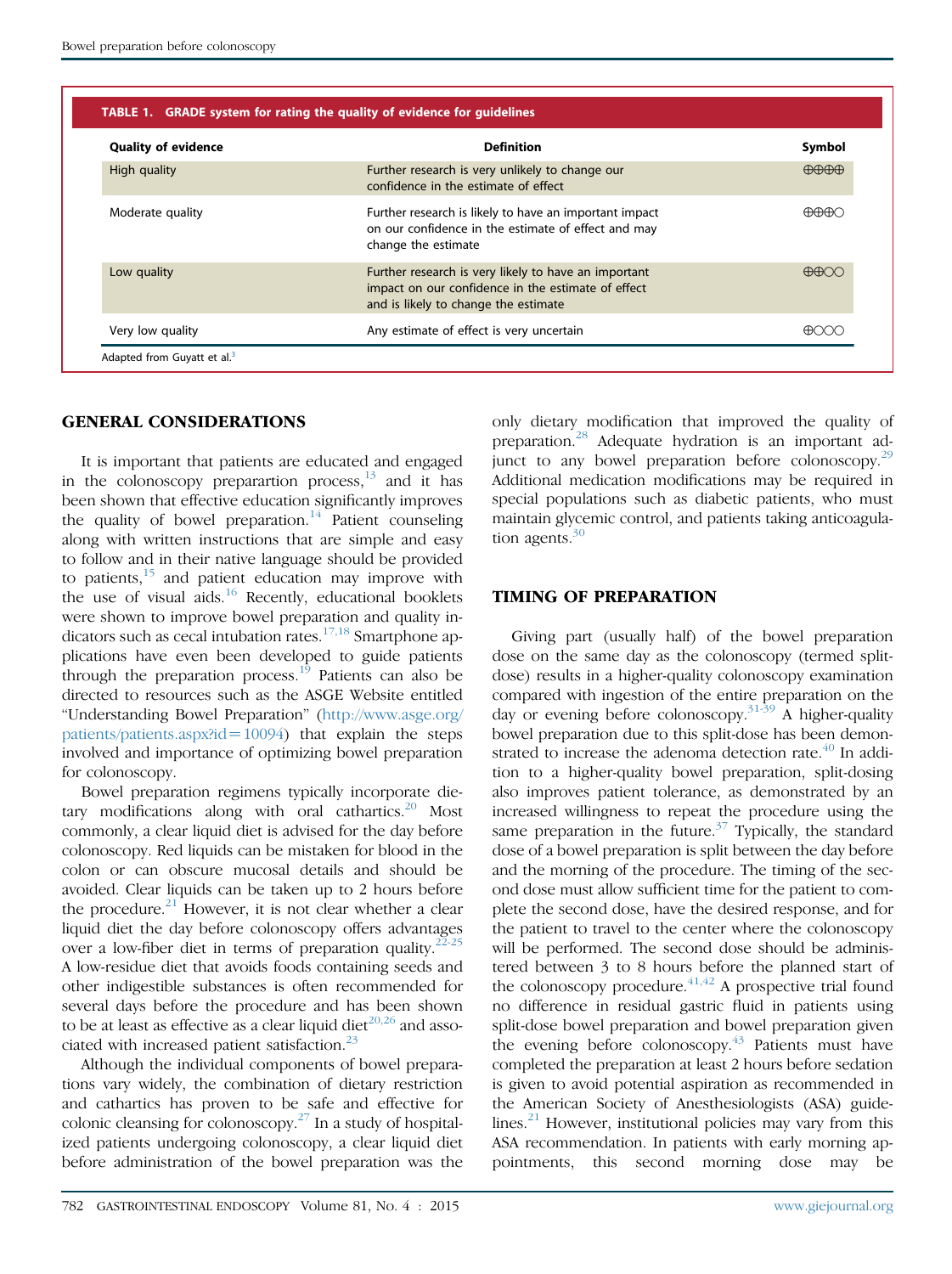inconvenient as it may require waking very early to take the second dose of bowel preparation. However, when educated on the advantages of split-dose bowel preparation on effectiveness of cleansing, the vast majority of potential patients express willingness to awaken at 2 to 3 AM to complete the regimen.<sup>[44](#page-10-0)</sup> This approach has repeatedly been shown to result in an improved quality of colonic cleansing and is recommended for both morning and afternoon procedures. Hospitalized patients also prefer splitdosing, although no difference in quality of preparation was noted compared with a morning-only preparation.  $45-47$ 

In patients undergoing colonoscopy in the afternoon, the bowel preparation may be administered entirely on the morning of the examination. One study of a 4-L bowel preparation in patients undergoing afternoon procedures demonstrated superior quality and tolerability when ingested the morning of the procedure compared with the evening before.<sup>[48](#page-10-0)</sup> Other studies have also shown equivalent or improved bowel preparation quality with superior tolerability, less impact on activities of daily living, and better sleep quality when the bowel preparation is given only on the day of the procedure for afternoon colonoscopies.[36,49,50](#page-10-0)

# REGIMENS FOR COLONIC CLEANSING BEFORE **COLONOSCOPY**

The currently available preparations commonly used for colonoscopy preparation are summarized in [Table 2.](#page-3-0) For the purposes of this document, the classification of preparations as high-volume denotes that the preparation requires at least 4 L of cathartic consumption. Preparations described as low-volume preparations require smaller volumes of cathartic consumption, but the reader should understand that the recommended additional fluid intake with so-called low-volume preparations may approach 4 L total liquid volume for optimal preparation results.

# Isosmotic agents

High-volume polyethylene glycol preparations. Polyethylene glycol (PEG) is an inert polymer of ethylene oxide formulated as a nonabsorbable solution designed to pass through the bowel without net absorption or secretion. Isosmotic preparations that contain PEG are osmotically balanced with nonfermentable electrolyte solutions. Therefore, significant fluid and electrolyte shifts are theoretically minimized by the use of balanced electrolytes. The use of PEG-electrolyte solutions (PEG-ELS) is one of the most common methods of cleansing the colon. Large volumes (4 L) have traditionally been used to achieve a cathartic effect. Although 4-L PEG-ELS is not U.S. Food and Drug Administration (FDA) approved to be administered in a split-dose fashion (single-dosing is approved), there is abundant evidence that the highest-quality

preparations are achieved by using 4-L split-dose PEG-ELS regimens, and this is considered the current criterion standard colonoscopy preparation.<sup>[51](#page-10-0)</sup>

Although PEG-ELS is generally well tolerated, 5% to 15% of patients do not complete the preparation because of poor palatability and/or large volume.<sup>[52](#page-10-0)</sup> In clinical trials, PEG-ELS does not result in significant physiologic changes as measured by patient weight, vital signs, serum electro-lytes, blood chemistries, and complete blood counts.<sup>[53-55](#page-10-0)</sup> PEG-ELS does not alter the histologic features of the colonic mucosa and may be used in patients suspected of having inflammatory bowel disease without obscuring the diagnostic capabilities of colonoscopy or tissue sample analysis.<sup>[56](#page-10-0)</sup> PEG-ELS is considered generally safe for patients with pre-existing electrolyte imbalances and for patients who cannot tolerate a significant sodium load (eg, those with renal failure, congestive heart failure, or advanced liver disease with ascites). $57$ 

Multiple studies show that the routine addition of prokinetic agents or bisacodyl to 4-L PEG-ELS administration does not improve patient tolerance or colonic cleansing.[54,58-60](#page-10-0) The additional use of enemas does not offer any improvement in the efficacy of PEG-ELS, but does increase patient discomfort. $61$  PEG-ELS gut lavage via nasogastric (NG) tube is the most effective method for colonic cleansing in infants and children.<sup>[62-64](#page-10-0)</sup> In addition, the use of high-dose (6-8 L) PEG-ELS lavage via an NG tube is effective as a rapid bowel preparation in patients with acute lower GI bleeding. $65$ 

A disadvantage of 4-L PEG-ELS is the relatively large volume of fluid consumption required, which can cause abdominal fullness and cramping. There is a sulfateassociated taste that is often perceived as unpleasant and is only partially masked by the addition of flavorings. Taking the solution after it is chilled may make it more palatable. These preparations work most effectively when ingested quickly (eg, 240 mL every 10 minutes). Adverse events in patients receiving PEG-ELS have been reported and include nausea with and without vomiting, abdominal pain, rare pulmonary aspiration, Mallory-Weiss tear, pancreatitis, colitis, lavage-induced pill malabsorption, cardiac arythmia, and exacerbation of inappropriate antidiuretic hormone secretion syndrome.<sup>[66-68](#page-11-0)</sup>

Sulfate-free PEG-ELS. PEG-based lavage solution without sodium sulfate was developed to improve the smell and taste of PEG-ELS.<sup>[55](#page-10-0)</sup> The improved taste was the result of a decrease in potassium concentration, increase in chloride concentration, and complete absence of sodium sulfate. The elimination of sodium sulfate results in a lower luminal sodium concentration. Therefore, the mechanism of action is dependent on the osmotic effects of sulfate-free (SF) PEG-ELS.<sup>[69](#page-11-0)</sup> SF-PEG-ELS is less salty, more palatable, and comparable to PEG-ELS in terms of effective colonic cleansing, overall patient tolerance, and safety. $\frac{70}{2}$  $\frac{70}{2}$  $\frac{70}{2}$ 

Low-volume PEG preparations. Low-volume PEG-ELS preparations were formulated to provide a more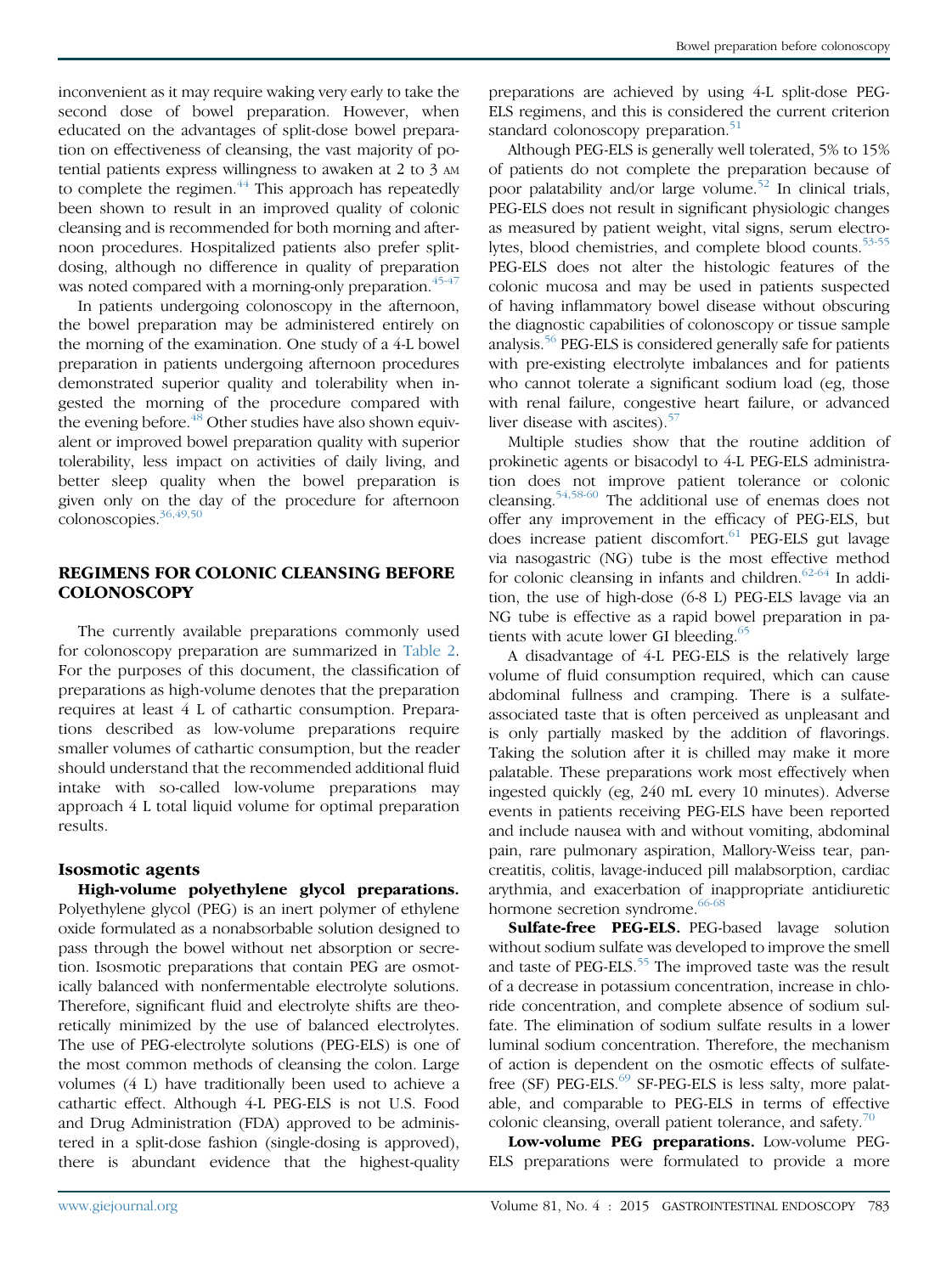<span id="page-3-0"></span>

|                                                                                                                                   | <b>PEG-ELS</b>                                                                                 | <b>SF-PEG-ELS</b>                                                                              | Low-volume<br><b>PEG-ELS with</b><br>ascorbic acid                                          | Low-volume<br><b>PEG-3350-SD</b>                                                     |
|-----------------------------------------------------------------------------------------------------------------------------------|------------------------------------------------------------------------------------------------|------------------------------------------------------------------------------------------------|---------------------------------------------------------------------------------------------|--------------------------------------------------------------------------------------|
| <b>Brand name</b>                                                                                                                 | <b>GoLYTELY</b>                                                                                | NuLYTELY; Trilyte                                                                              | Moviprep                                                                                    | <b>Miralax</b>                                                                       |
| Company (location)                                                                                                                | <b>Braintree Laboratories</b><br>(Braintree, Mass)                                             | <b>Braintree Laboratories</b>                                                                  | Salix Pharmaceuticals<br>(Raleigh, NC)                                                      | Merck (Boston, MA)                                                                   |
| Composition                                                                                                                       | PEG, sodium sulfate,<br>sodium, bicarbonate,<br>sodium chloride,<br>potassium chloride         | PEG, sodium bicarbonate,<br>sodium chloride.<br>potassium chloride                             | PEG-3350, sodium<br>sulfate, sodium<br>chloride, ascorbic<br>acid                           | PEG-3350                                                                             |
| Purgative volume/amount;<br>recommended minimum<br>additional fluid<br>(per prescribing information<br>for FDA-approved products) | 4 L; none                                                                                      | 4 L; none                                                                                      | 2L<br>1 L clear liquid                                                                      | 238 g PEG-3350 in<br>2 L SD;<br>regimens vary                                        |
| FDA approval                                                                                                                      | <b>Yes</b>                                                                                     | Yes                                                                                            | Yes                                                                                         | <b>No</b>                                                                            |
| Average wholesale<br>price, US\$                                                                                                  | 24.56                                                                                          | 26.89 (NuLYTELY)<br>27.98 (Trilyte)                                                            | 81.17                                                                                       | 10.08                                                                                |
| Dosing regimens <sup>+</sup>                                                                                                      | Split-dose: 2-3 L day<br>before and 1-2 L day<br>of procedure<br>Single dose: 4L day<br>before | Split-dose: 2-3 L day<br>before and 1-2 L day<br>of procedure<br>Single dose:<br>4L day before | Split-dose: 1 L day<br>before and 1 L day<br>of procedure<br>Single-dose:<br>2 L day before | Split-dose: 1 L day before<br>and 1 L day of procedure<br>Single dose: 2L day before |
| Specific comments                                                                                                                 | Criterion standard;<br>least palatable preparation                                             | More palatable<br>than PEG-ELS                                                                 | Avoid in patients with<br>glucose-6-phosphate<br>dehydrogenase<br>deficiency                | Not balanced ELS;<br>unclear whether<br>electrolyte shifts<br>may occur              |

\*Split-dose recommended whenever possible.

yThe authors suggest an additional 1 to 2 L of clear fluid intake beyond that recommended in prescribing information.

tolerable bowel preparation with a similar efficacy compared with the original 4-L PEG-ELS preparations. Low-volume 2-L PEG-ELS with ascorbic acid is the only FDA-approved low-volume PEG-ELS preparation commercially available at this time. Studies comparing this preparation with a 4-L PEG-ELS preparation or a sodium phosphate preparation showed similar efficacy.<sup>[71-77](#page-11-0)</sup> This preparation should be used cautiously in patients with glucose-6-phosphate dehydrogenase deficiency as ascorbic acid may provoke hemolysis in these patients.<sup>78</sup>

#### Hyposmotic agents

Another low-volume PEG preparation requires the addition of a commercially available electrolyte solution in the form of a sports drink to PEG-3350 (PEG-SD). It should be emphasized that the combination of a sports drink and PEG-3350 is hyposmotic, is not FDA approved for colonoscopy preparation, and is not equivalent to FDAapproved low-volume 2-L isosmotic PEG-ELS preparations. However, low-volume 2-L PEG-SD (using over-the-counter generic or name brand PEG-3350) is widely used and is often administered with adjuncts such as bisacodyl.<sup>[79](#page-11-0)</sup> Studies that have compared full-volume 4-L PEG-ELS with low-volume 2-L PEG-SD combined with bisacodyl have demonstrated mixed results.<sup>[80](#page-11-0)</sup> One study suggested that there may be a lower adenoma detection rate with the low-volume 2-L PEG-SD/bisacodyl preparation compared with a 4-L PEG-ELS preparation due to differences in bowel preparation quality. $81$  A 4-armed study compared 4-L PEG-ELS administered the evening before, split-dose 4-L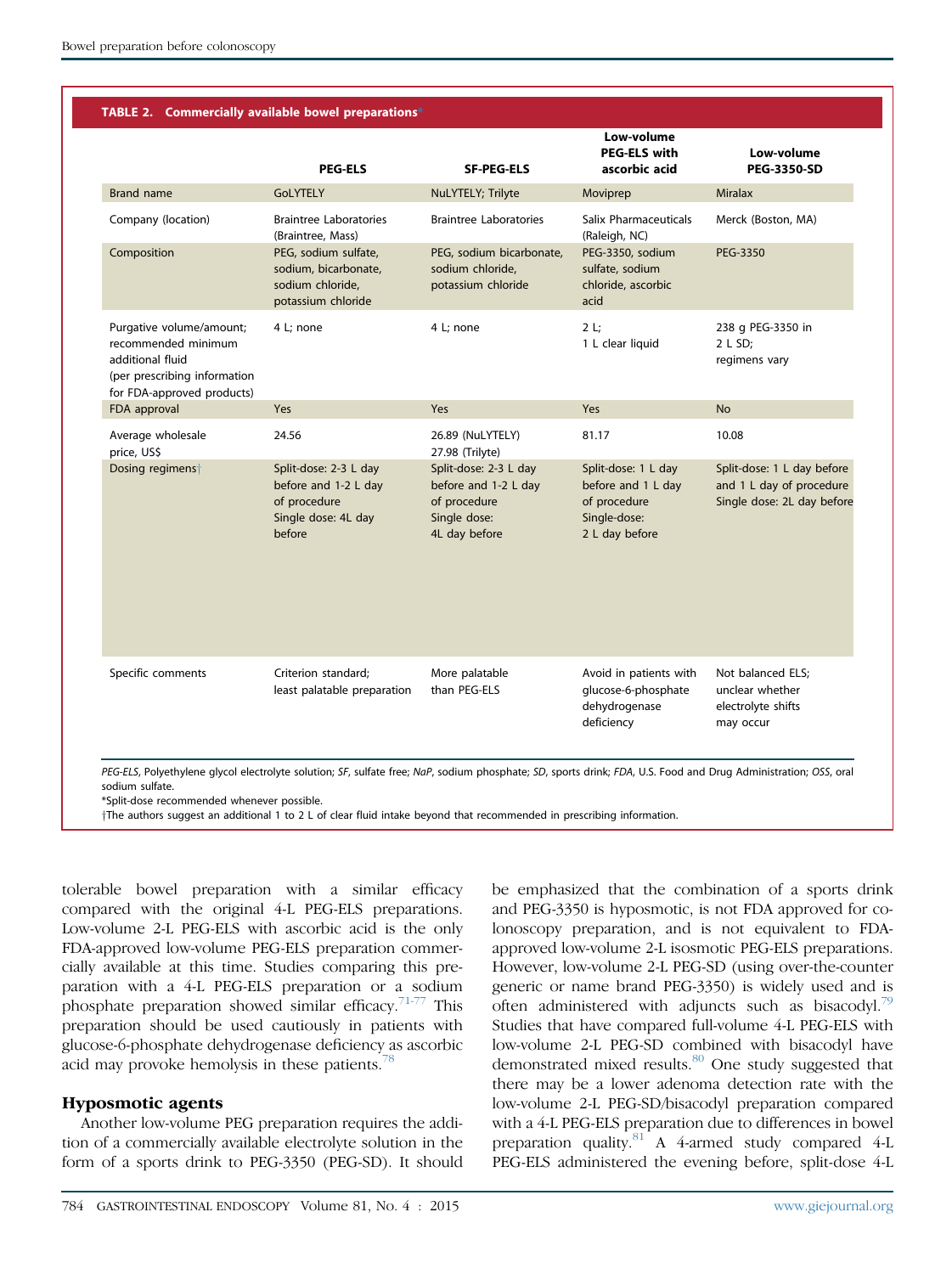| Oral sodium sulfate                                                                                                                                                                                                                                                                                                                                                                                                                  | Oral sodium sulfate<br>with PEG-ELS                                                                                                                                                                                                                                                             | Sodium picosulfate/magnesium<br>oxide/anhydrous citric acid                                  | <b>Magnesium</b><br>citrate                                                                      | <b>NaP tablets</b>                                                                                                                         |
|--------------------------------------------------------------------------------------------------------------------------------------------------------------------------------------------------------------------------------------------------------------------------------------------------------------------------------------------------------------------------------------------------------------------------------------|-------------------------------------------------------------------------------------------------------------------------------------------------------------------------------------------------------------------------------------------------------------------------------------------------|----------------------------------------------------------------------------------------------|--------------------------------------------------------------------------------------------------|--------------------------------------------------------------------------------------------------------------------------------------------|
| Suprep                                                                                                                                                                                                                                                                                                                                                                                                                               | Suclear                                                                                                                                                                                                                                                                                         | Prepopik                                                                                     | Generic                                                                                          | Osmoprep                                                                                                                                   |
| <b>Braintree Laboratories</b>                                                                                                                                                                                                                                                                                                                                                                                                        | <b>Braintree Laboratories</b>                                                                                                                                                                                                                                                                   | Ferring Pharmaceuticals Inc.<br>(Parsippany, NJ)                                             | Over the counter<br>(OTC)                                                                        | Salix Pharmaceuticals                                                                                                                      |
| Sodium sulfate,<br>potassium sulfate,<br>magnesium sulfate                                                                                                                                                                                                                                                                                                                                                                           | Sodium sulfate,<br>potassium sulfate,<br>magnesium sulfate,<br>PEG-3350                                                                                                                                                                                                                         | Sodium picosulfate,<br>magnesium sulfate,<br>anhydric citric acid                            | Magnesium citrate                                                                                | Monobasic and<br>dibasic NaP                                                                                                               |
| 12 oz;<br>2.5 L water                                                                                                                                                                                                                                                                                                                                                                                                                | 6 oz OSS/2 L<br>PEG-ELS;1.25 L water                                                                                                                                                                                                                                                            | 10 <sub>oz</sub><br>2 L water                                                                | $20 - 30$ oz<br>2 L water                                                                        | 32 tablets<br>2 L water <sup>+</sup>                                                                                                       |
| Yes                                                                                                                                                                                                                                                                                                                                                                                                                                  | Yes                                                                                                                                                                                                                                                                                             | Yes                                                                                          | <b>No</b>                                                                                        | Yes                                                                                                                                        |
| 91.96                                                                                                                                                                                                                                                                                                                                                                                                                                | 77.94                                                                                                                                                                                                                                                                                           | 95.34                                                                                        | 2.48                                                                                             | 150.84                                                                                                                                     |
| Split-dose:<br>Split-dose:<br>6 oz OSS with 10 oz<br>6 oz OSS with 10 oz<br>of water $+32$ oz<br>of water $+32$ oz water<br>water day before<br>day before and 2 L<br>and 6 oz OSS<br>PEG-ELS day of procedure<br>with 10 oz of<br>Single-dose:<br>Evening before-6 oz. OSS<br>water $+32$ oz.<br>with 10 oz of<br>water day of<br>procedure<br>water $+$ 16 oz water<br>followed by 2 L<br>PEG-ELS $+$ 16 oz water<br>2 h after OSS | Split-dose: 5 oz Prepopik day<br>before $+$ 40 oz clear liquids<br>and 5 oz Prepopik $+$ 24 oz<br>clear liquids day of procedure<br>Single dose:<br>5 oz. $+$ 40 oz. clear liquids<br>the afternoon or early evening<br>before the procedure and<br>$5$ oz $+$ 24 oz clear<br>liquids 6 h later | Split-dose: 1-1.5 10-oz<br>bottles day before and<br>1-1.5 10 oz bottles day<br>of procedure | Split-dose: 20 tablets<br>day before and<br>12 tablets<br>day of procedure                       |                                                                                                                                            |
|                                                                                                                                                                                                                                                                                                                                                                                                                                      |                                                                                                                                                                                                                                                                                                 | Avoid in patients with renal<br>insufficiency                                                | Avoid in patients with<br>renal insufficiency,<br>elderly; not<br>recommended<br>for routine use | Avoid in patients with<br>renal insufficiency or<br>risk factors for acute<br>phosphate nephropathy;<br>not recommended for<br>routine use |

PEG-ELS, low-volume 2-L PEG-SD administered the eve-ning before, and split-dose low-volume 2-L PEG-SD.<sup>[82](#page-11-0)</sup> This study found that both split-dose regimens were superior to the evening dose-only regimens with no significant preparation quality differences between the 4-L PEG-ELS and the PEG-SD preparations. Other studies comparing a 4-L PEG-ELS preparation with a low-volume 2-L PEG-SD preparation have found no differences in bowel preparation quality. $83,84$ 

The safety of PEG-SD combined with bisacodyl has not been well reported to date. It remains unclear whether the addition of bisacodyl is beneficial and whether its use may increase side effects without improving the quality of the preparation.[85](#page-11-0) Although there are theoretical concerns regarding mixing PEG-3350 with Crystal Light or Gatorade

due to the potential of unabsorbed carbohydrates to be metabolized into explosive gases, no such adverse events have been reported to date. There have been rare reports of hyponatremia.<sup>[86](#page-11-0)</sup> In studies that evaluated the metabolic effects of the PEG-SD preparation compared with a standard PEG-ELS regimen, there were no clinically significant electrolyte changes from baseline due to the bowel preparation. $82,84$  However, a recent study compared the effects of PEG-SD  $(n = 180)$  with an FDA-approved low-volume 2-L PEG-ELS  $(n = 184)$  on serum electrolytes and found that changes from baseline in serum Na, K, and Cl were significantly greater with PEG-SD.<sup>[87](#page-11-0)</sup> The incidence of hyponatremia, the primary endpoint of the study, with PEG-SD was nearly twice that with the low-volume 2-L PEG-ELS (3.9% vs 2.2%, odds ratio 1.82, 95% confidence interval,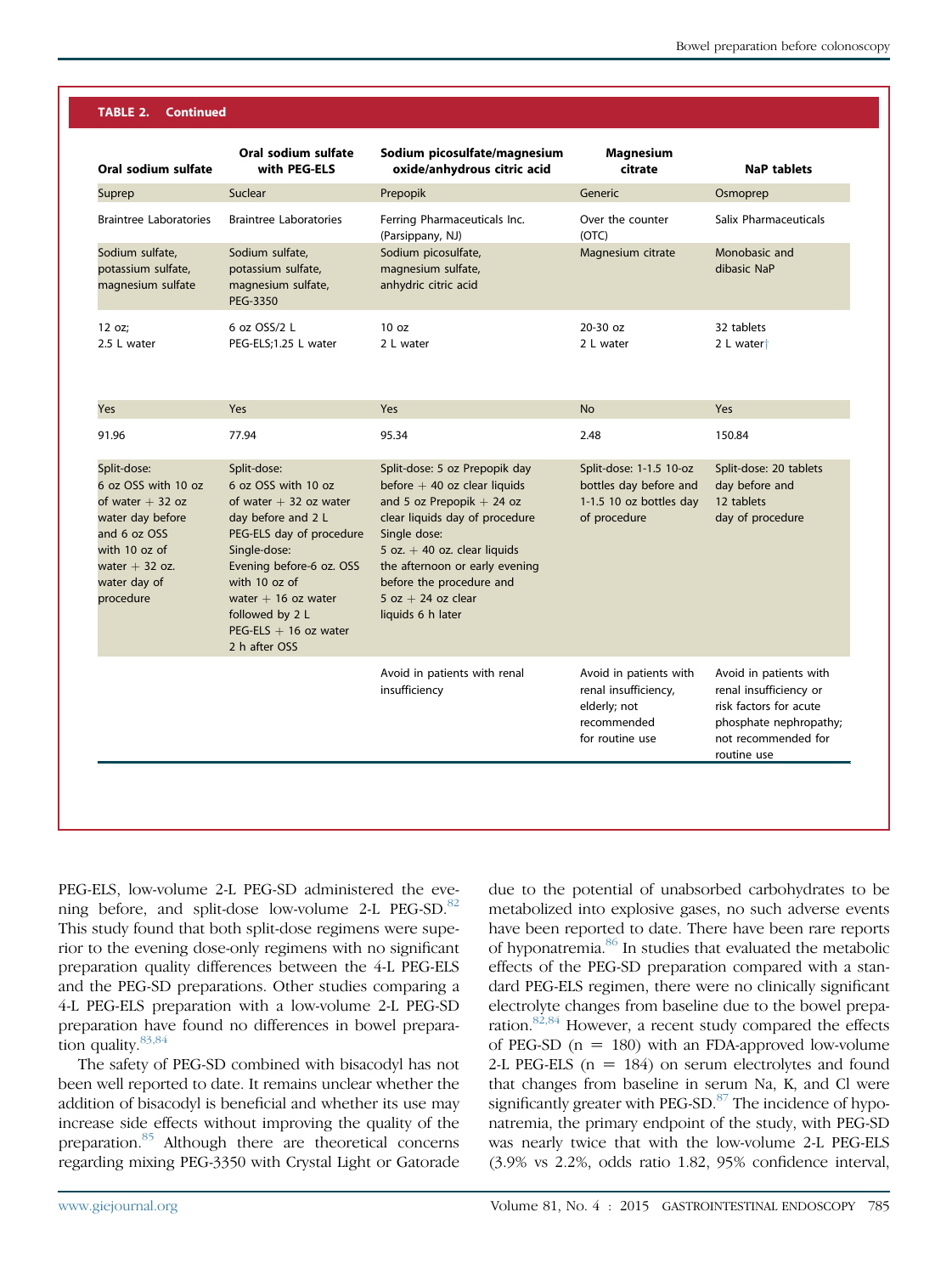0.45-8.62), although this difference was not statistically significantly different. Preparation completion and overall colonic cleansing (per the Aronchick Scale) were similar between the groups.

# Hyperosmotic agents

Oral sodium sulfate. Oral sodium sulfate (OSS) preparations have not been associated with significant fluid and electrolyte shifts, likely because sulfate is a poorly absorbed anion. One study that compared this preparation with low-volume 2-L PEG-ELS with ascorbic acid found OSS to be noninferior.<sup>[88](#page-11-0)</sup> In a multicenter study of 136 patients receiving OSS versus 4-L of SF-PEG-ELS, patients who ingested the OSS had less bloating, more successful preparation administration, and more frequent achievement of an excellent preparation (71.4% vs 34.3%,  $P =$ .01).[89](#page-11-0) There are limited data available on the safety of OSS, although no serious adverse effects have been reported to date. In one report, patients receiving the entire OSS preparation in 1 day did report slightly increased GI events and higher vomiting scores compared with 4-L PEG-ELS; however, this was not seen in the split-dose regimen.<sup>[88](#page-11-0)</sup>

Rex et al $90$  recently reported the results of a multicenter study that compared split-dose OSS with split-dose sodium picosulfate/magnesium citrate. Among 338 patients randomized to receive either preparation, OSS resulted in a higher rate of successful (excellent or good) preparation (94.7% vs 85.7%;  $P = .006$ ) and more excellent preparations (54% vs 26%;  $P < .001$ ) compared with sodium picosulfate/magnesium citrate. Both preparations were well tolerated, and there was no difference in treatmentemergent adverse events between the 2 preparations.

**Magnesium citrate.** Magnesium citrate is a saline solution laxative containing magnesium cations that acts osmotically and also stimulates the release of cholecystokinin, resulting in intraluminal accumulation of fluid and electrolytes promoting small intestinal and possibly colonic transit. Magnesium citrate is not FDA approved as a colonoscopy preparation, and there are limited data evaluating its effectiveness as a stand-alone colonoscopy preparation. One study that compared magnesium citrate with an aqueous sodium phosphate preparation found the magnesium citrate preparation to be superior. $91$  Magnesium is excreted via the kidneys, and this preparation should be avoided in patients with known kidney disease or the elderly. Magnesium toxicity can result in bradycardia, hypotension, nausea, and drowsiness. Serious adverse events including death have been reported. $92,93$  Because of the limited efficacy data and potential toxicity associated with this preparation, it is not recommended for routine colonoscopy preparation.

Sodium phosphate. Aqueous sodium phosphate is a low-volume hyperosmotic solution that, due to serious adverse events, is no longer recommended, and the brand name version was voluntarily withdrawn from the market (although other brands are still available over the counter as laxatives). Patients with compromised renal function, dehydration, hypercalcemia, or hypertension treated with angiotensin-converting enzyme inhibitors or angiotensin receptor blockers have experienced phosphate ne-phropathy after use of oral sodium phosphate solutions.<sup>[94](#page-11-0)</sup> The effects seem to be primarily age and dose related, although phosphate nephropathy after sodium phosphate ingestion has been reported to occur in patients without underlying disease.<sup>[95](#page-11-0)</sup> Although usually asymptomatic, hyperphosphatemia is seen in as many as 40% of healthy patients completing sodium phosphate preparation and is especially significant in patients with renal failure. $63,96$ In addition, sodium phosphate has been shown to cause elevated blood urea nitrogen levels, increased plasma osmolality, hypocalcemia, $97,98$  hyponatremia, and seizures.<sup>[99](#page-11-0)</sup> Sodium phosphate can cause clinically important fluid and electrolyte shifts, especially in elderly patients or patients with bowel obstruction, small intestinal disorders, impaired gut motility, renal or liver disease, or congestive heart failure.<sup>[100](#page-11-0)</sup> Because of the risk of renal injury and electrolyte abnormalities, the FDA has issued a box warning for the prescription tablet form of sodium phosphate. $101$ 

## Combination agents

Sodium picosulfate/magnesium citrate. Sodium picosulfate/magnesium citrate preparations have recently become available in the United States. This preparation acts locally in the colon as a combination of a stimulant laxative to increase the frequency and force of peristalsis (sodium picosulfate component) and an osmotic laxative to retain fluid in the colon (magnesium citrate component).[102](#page-11-0) Sodium picosulfate is a prodrug that is hydrolyzed by bacteria in the colon to its active metabolite 4,4'-dihydroxy-diphenyl-(2-pyridyl) methane. Two phase 3 clinical trials were conducted in the United States before FDA approval of this preparation.<sup>[103,104](#page-11-0)</sup> One of these trials compared a split-dose sodium picosulfate/magnesium citrate regimen with a day-before low-volume 2-L PEG-ELS with 10 mg bisacodyl regimen and found improved bowel cleansing and patient acceptance with sodium picosulfate/ magnesium citrate.[103](#page-11-0) It should be noted, however, that the split-dose regimen likely favored the sodium picosulfate/magnesium citrate arm, constipated patients were excluded from the trial, and the rate of adequate preparation observed with sodium picosulfate/magnesium citrate was only 84.2%. The other phase 3 trial compared sodium picosulfate/magnesium citrate with low-volume 2-L PEG-ELS with 10 mg bisacodyl, both administered the day before the colonoscopy and found sodium picosulfate/magnesium citrate to be noninferior to PEG-ELS with 10 mg bisa-codyl.<sup>[104](#page-11-0)</sup> In this trial, sodium picosulfate/magnesium citrate resulted in adequate cleansing in only 83%.

Adverse events associated with this preparation are generally GI in nature and mild to moderate in severity.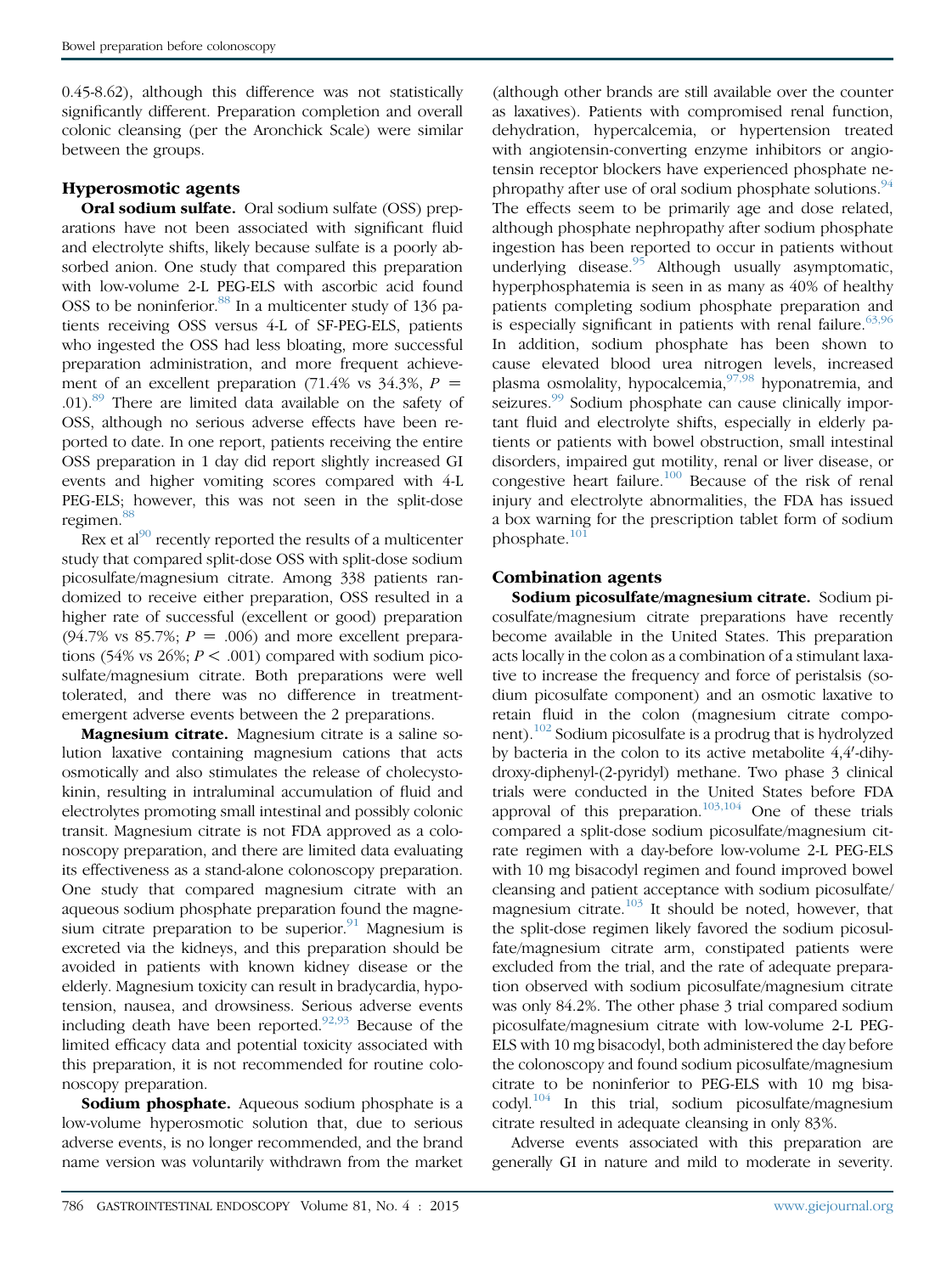Subjects receiving the entire preparation in 1 day reported increased abdominal cramps/pain and higher nausea/vomiting scores; however, these symptoms were better tolerated in a split-dose regimen. There are rare reports of hyponatremia and other electrolyte disturbances that have caused significant clinical symptoms with this preparation. $102,105$ 

Sodium sulfate and SF-PEG-ELS. Recently, a preparation consisting of a combination of OSS with 2 L of SF-PEG-ELS has become commercially available. The results of two randomized, controlled trials involving 737 outpatients undergoing colonoscopy with this preparation compared with 2 other low-volume PEG-ELS preparations were recently reported.<sup>[106](#page-12-0)</sup> In the first trial, 186 patients received OSS+SF-PEG-ELS, and 185 patients received a low-volume 2-L PEG-ELS with ascorbic acid preparation, both administered in a split-dose fashion. Both preparations resulted in successful (excellent or good) bowel preparation scores in 93.5%. In this trial, OSS+SF-PEG-ELS was associated with twice the rate of vomiting compared with the PEG-ELS with ascorbic acid (13.5% vs 6.7%,  $P =$ .042). In the second trial,  $OSS+SF-PEG-ELS$  (n = 196) was compared with PEG-ELS  $+$  10 mg bisacodyl, both administered the evening before the colonoscopy. OSS+SF-PEG-ELS resulted in successful preparation in 89.8% of patients compared with 83.5% with PEG-ELS  $+$  bisacodyl ( $P < .001$  for noninferiority). In this trial, overall discomfort was rated worse with OSS+SF-PEG-ELS (mean score, 2.1 vs 1.8;  $P = .032$ ). There were no serious adverse events considered related to the preparations in either trial.

# ADJUNCTIVE MEASURES

#### Laxatives

Laxatives such as bisacodyl and/or magnesium citrate are administered in some regimens to reduce the volume of lavage solution required and hence volume-related symptoms, such as abdominal bloating and cramping. Bisacodyl is a diphenylmethane derivative that is poorly absorbed in the small intestine and is hydrolyzed by endogenous esterases. Its active metabolites stimulate colonic peristalsis[.107](#page-12-0) One study of bisacodyl as a preparation adjunct found that the laxative shortened the duration of whole-gut irrigation, although no significant difference in colonic cleansing was identified.<sup>[108](#page-12-0)</sup> When used as an adjunct to PEG-ELS, bisacodyl did allow for less volume of PEG-ELS required for adequate colonic cleansing.<sup>[109,110](#page-12-0)</sup> Bisacodyl can cause abdominal cramping and has been associated with ischemic colitis. $111$  Accordingly, when used as an adjunctive agent for bowel preparations, 5 and 10-mg doses are recommended. The only FDAapproved regimen of low-volume 2-L PEG-ELS combined with bisacodyl was discontinued by the manufacturer in 2013.

Two studies found that magnesium citrate used as an adjunct to PEG-ELS allowed less PEG-ELS solution (2 L) to be used to achieve adequate cleansing.<sup>[109,112](#page-12-0)</sup> The use of magnesium citrate as an adjunct to other colonic preparations may also be helpful in patients who have previously had inadequate preparation by using a standard bowel preparation or those with a long-standing history of constipation. Studies of full-volume (4 L) PEG-ELS compared with low-volume (2 L) SF-PEG-ELS combined with magnesium citrate or bisacodyl demonstrate equal efficacy of colonic cleansing, with improved overall patient tolerance. $34,113$  Because of the renal excretion of magnesium, magnesium citrate should be avoided in patients with renal insufficiency or renal failure.

Senna is a stimulant laxative that contains anthraquinone derivatives (glycosides and sennosides) that are activated by colonic bacteria. The activated derivatives have a direct effect on intestinal mucosa, increasing the rate of colonic motility, enhancing colonic transit, and inhibiting water and electrolyte secretion. $114$  Senna has been used as an adjunct to PEG-ELS regimens in a manner similar to that of bisacodyl.<sup>[115](#page-12-0)</sup> No differences were found between senna and bisacodyl when used as an adjunct in combination with PEG-ELS. $34$  The adjunctive use of senna with PEG-ELS solutions has been demonstrated to improve the qual-ity of bowel preparation<sup>[116](#page-12-0)</sup> and to reduce the amount of PEG-ELS required for effective bowel preparation.<sup>[117](#page-12-0)</sup>

## Flavoring

There have been many attempts to improve the flavor of PEG-ELS. As a result, PEG-ELS is available in multiple flavors. Gatorade, Crystal Light, and carbohydrateelectrolyte solutions have been used to improve palatability in nonelectrolyte balanced PEG solutions; however, improved flavor does not necessarily equate to improved tolerance. $^{118}$  $^{118}$  $^{118}$  Care must be taken to avoid adding substrates to the preparation that can metabolize into explosive gases $119,120$  or significantly alter water and electrolyte absorbtion. One study suggested that sugar-free menthol candy drops may improve palatability and tolerability of a split-dose PEG-ELS preparation.<sup>[121](#page-12-0)</sup>

# Nasogastric tube administration of colonic preparations

NG tubes have been used to instill colonic preparations, primarily PEG-ELS solutions, in both children and adults. The use of NG tubes to prepare a patient for colonoscopy may be required in patients unable to drink fluids or with a significant swallowing disorder. Purge preparations (rapid and high-volume) for patients with lower GI bleeding and urgent colonoscopy may require the placement and use of a NG tube. In addition to the potential adverse events related to placement of the NG tube, case reports have demonstrated the potential for severe, lifethreatening adverse events, such as aspiration. $57$  Adjunctive use of prokinetic and antiemetic agents as well as avoidance of overrapid installation of bowel preparation may make this route of administration more tolerable.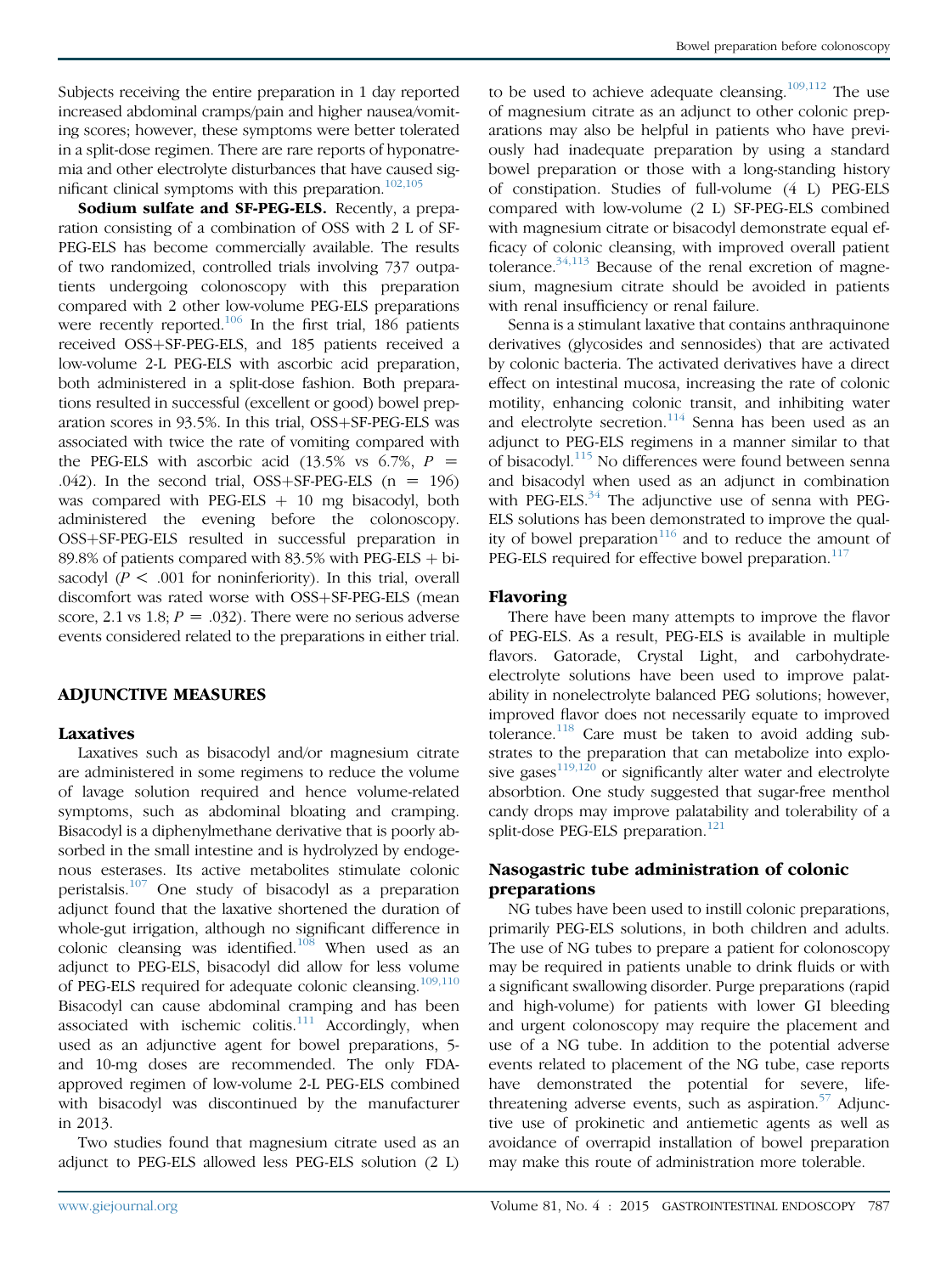## Metoclopramide

Metoclopramide is a dopamine antagonist gastroprokinetic that increases the amplitude of gastric contraction and increases peristalsis of the duodenum and jejunum, but does not change colonic motility. In one study, metoclopramide (5-10 mg orally) used as an adjunct to PEG-ELS reduced nausea and bloating, but did not improve colonic cleansing.<sup>59</sup> However, a second study revealed no advantage with either patient tolerance or colonic cleansing.<sup>60</sup> Metoclopramide is not recommended as an adjunct to oral bowel preparation.

## Simethicone

Simethicone promotes the clearance of excessive gas in the GI tract that reduces bloating, abdominal discomfort, and abdominal pain and improves visualization in the GI tract. There have been several studies investigating the addition of simethicone to bowel preparation regimens.<sup>[122](#page-12-0)</sup> Overall, simethicone does not significantly change the quality of the bowel preparation; however, it does reduce the number of adherent bubbles present, which may enhance colonic visualization.

## DOCUMENTATION OF PREPARATION QUALITY

It is important for preparation quality to be properly documented in colonoscopy reports. The U.S. Multi-Society Task Force on Colorectal Cancer defines an adequate examination as one that allows confidence that lesions other than small  $(\leq 5$  mm) polyps were generally not obscured by residual colonic contents[.123](#page-12-0) In clinical practice, preparation quality should be graded after efforts to remove residual effluent and fecal debris have been completed. Validated scoring systems that have been devised to rate the quality of colonoscopy preparation in clinical trials include the Aronchick Scale, the Ottawa Bowel Preparation Scale, and the Boston Bowel Prep Score [\(Table 3\)](#page-8-0).<sup>[124,125](#page-12-0)</sup> The Aronchik Scale is a global rating best suited for comparing different bowel preparations because it assesses the quality of the preparation encountered during the intial inspection of the colon. The Ottawa Bowel Preparation Scale uses 3 colonic segment scores that are rated 0 to 4 and summed as part of a total score. The score has been validated compar-ison with the Aronchik Scale.<sup>[124](#page-12-0)</sup> The Boston Bowel Preparation Score uses a 10-point score (0-9) summation score assessing bowel preparation quality in 3 segments of the colon after all cleansing maneuvers during colonoscopy and has been found to be both valid and reliable.<sup>[126](#page-12-0)</sup>

#### SPECIAL CONSIDERATIONS

# Inadequate bowel preparation

Inadequate bowel preparation for colonoscopy can result in missed lesions, canceled procedures, increased procedural time, increased costs, and a potential increase in adverse event rates.<sup>[127,128](#page-12-0)</sup> In patients with fair bowel preparations, 28% to 42% had adenomas found when the examination was repeated within 3 years, including up to 27% with advanced adenomas.<sup>[128-130](#page-12-0)</sup> It has been estimated that intraprocedural cleansing accounts for 17% of total colonoscopy procedural time.<sup>[131](#page-12-0)</sup> One study that examined possible causes of poor preparation found that less than 20% of patients with an inadequate colonic preparation reported a failure to adequately follow preparation instructions. $^{132}$  $^{132}$  $^{132}$  The most important predictor of inadequate preparation is a previous inadequate preparation. Other independent factors that have been shown to predict inadequate colon preparation include later colonoscopy starting time, failure to follow preparation instructions, hospitalized patients, procedural indication of constipation, use of tricyclic antidepressants, male sex, and a history of cirrhosis, stroke, or dementia. Obesity may also be a predictor of a poor bowel preparation.<sup>[133,134](#page-12-0)</sup>

Consideration should be given to prescribing more aggressive preparations in patients who have a history of inadequate preparation quality or medical predictors of inadequate preparation. Patients who have factors predicting a lower likelihood of following preparation instructions (such as those who are non-English speaking or cognitively impaired) should receive intensified education and/or be assigned to a dedicated patient navigator. Before the examination and administration of sedation, patients should be queried about their compliance with the preparation and the quality of their effluent. Patients with persistent brown effluent should be considered for large-volume enemas or additional oral preparation before proceeding with colonoscopy.[135](#page-12-0)

Patients with an inadequate colon preparation usually require a repeat examination with a more thorough attempt at colonic cleansing.<sup>[136](#page-12-0)</sup> There is no standardized approach to an inadequately prepared colon discovered on intubation. Several irrigation devices have been developed to permit more aggressive water instillation than can be achieved with standard irrigation pumps or syringe-based flushing. $137,138$  Anecdotal approaches to managing inadequate preparation during colonoscopy include instilling an enema through the colonoscope and reattempting the proceedure after the patient has evacuated the enema or allowing the patient to drink additional oral preparation and then reattempting the procedure.<sup>[139](#page-12-0)</sup> Both of these approaches necessitate recovery from sedation and resedation and may be affected by institutional or logistical constraints.

In practice, there are highly variable recommendations regarding timing of follow-up colonoscopy when the bowel preparation is judged to be inadequate.<sup>[140](#page-12-0)</sup> A recent study suggested that when patients were instructed to repeat colonoscopy the following day, nearly half (47%) complied, whereas rates for repeat colonoscopy were significantly lower among patients instructed to follow up at a later interval. $141$  In one study, the adenoma and advanced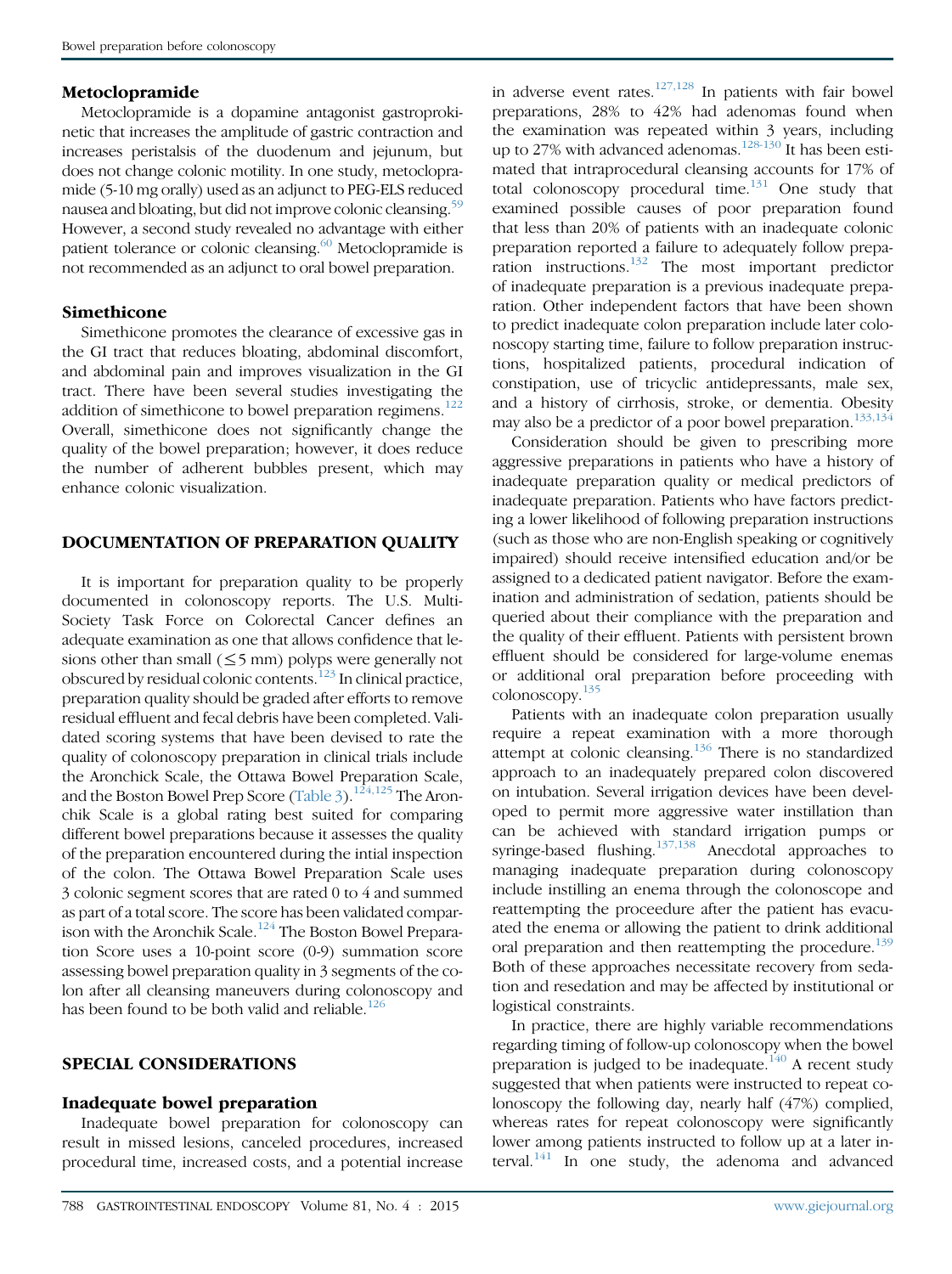<span id="page-8-0"></span>

| <b>Bowel prep name</b>                                                                           | <b>Points</b>  | <b>Description</b>                                                                                         |
|--------------------------------------------------------------------------------------------------|----------------|------------------------------------------------------------------------------------------------------------|
| Aronchick Scale*                                                                                 | 5              | Inadequate (repeat preparation needed)                                                                     |
|                                                                                                  | 4              | Poor (semisolid stool could not be suctioned and <90% of mucosa<br>seen)                                   |
|                                                                                                  | $\overline{3}$ | Fair (semisolid stool could not be suctioned, but $>$ 90% of mucosa<br>seen)                               |
|                                                                                                  | $\overline{2}$ | Good (clear liquid covering up to 25% of mucosa, but $>$ 90% of<br>mucosa seen)                            |
|                                                                                                  | $\mathbf{1}$   | Excellent ( $>95%$ of mucosa seen)                                                                         |
| Ottawa Bowel Prep Scale rating for<br>each colon segment                                         | 4              | Inadequate (solid stool not cleared with washing and suctioning)                                           |
|                                                                                                  | $\overline{3}$ | Poor (necessary to wash and suction to obtain a reasonable view)                                           |
|                                                                                                  | $\overline{2}$ | Fair (necessary to suction liquid to adequately view segment)                                              |
|                                                                                                  | $\mathbf{1}$   | Good (minimal turbid fluid in segment)                                                                     |
|                                                                                                  | $\Omega$       | Excellent (mucosal detail clearly visible)                                                                 |
| Ottawa Bowel Preparation Scale rating for<br>the amount of fluid in the whole colon <sup>+</sup> | $\overline{2}$ | Large amount of fluid                                                                                      |
|                                                                                                  | $\mathbf{1}$   | Moderate amount of fluid                                                                                   |
|                                                                                                  | $\mathbf{0}$   | Small amount of fluid                                                                                      |
| Boston Bowel Preparation Scale rating for<br>each colon segment:                                 | $\Omega$       | Unprepared colon segment with stool that cannot be cleared                                                 |
|                                                                                                  | $\mathbf{1}$   | Portion of mucosa in segment seen after cleaning, but other areas not<br>seen because of retained material |
|                                                                                                  | 2              | Minor residual material after cleaning, but mucosa of segment<br>generally well seen                       |
|                                                                                                  | 3              | Entire mucosa of segment well seen after cleaning                                                          |

yOttawa Bowel Preparation Scale total score is calculated by adding the scores of the right, transverse/descending, and sigmoid/rectum colon segments and the score for the fluid in the whole colon. The total Ottawa Bowel Preparation Scale score ranges from 14 (very poor) to 0 (excellent). zBoston Bowel Preparation Scale total score is calculated by adding the scores of the right, transverse, and left colon segments. The total Boston Bowel

Preparation Scale score ranges from 0 (very poor) to 9 (excellent).

adenoma miss rates were 35% and 36%, respectively, for colonoscopies repeated in less than  $1$  year.<sup>[129](#page-12-0)</sup> Although immediate repeat colonoscopy after additional or more aggressive preparation administration is the preferred approach in most patients, patients with inadequate bowel preparations should be offered repeat colonoscopy examinations at least within 1 year of the inadequate examination. A shorter interval is indicated when advanced neoplasia is discovered in an inadequately prepared colon.

# Pediatric population

Although there are no national standards for pediatric bowel preparations for colonoscopy, review of the litera-ture documents several commonly used preparations.<sup>[142](#page-12-0)</sup> This topic was reviewed in a previous guideline. $143$ 

# RECOMMENDATIONS

- 1. We recommend that bowel preparations be individualized by the prescribing provider for each patient based on efficacy, cost, safety, and tolerability considerations balanced with the patient's overall health, comorbid conditions, and preferences.  $\oplus$  $\oplus$  $\oplus$
- 2. We recommend that verbal counseling regarding preparation administration be provided to patients along with written instructions that are simple and easy to follow and in their native language.  $\oplus \oplus \oplus \odot$
- 3. We suggest intensive education and more aggressive than standard bowel preparation regimens be considered for patients with predictors for inadequate preparation.  $\oplus$ OO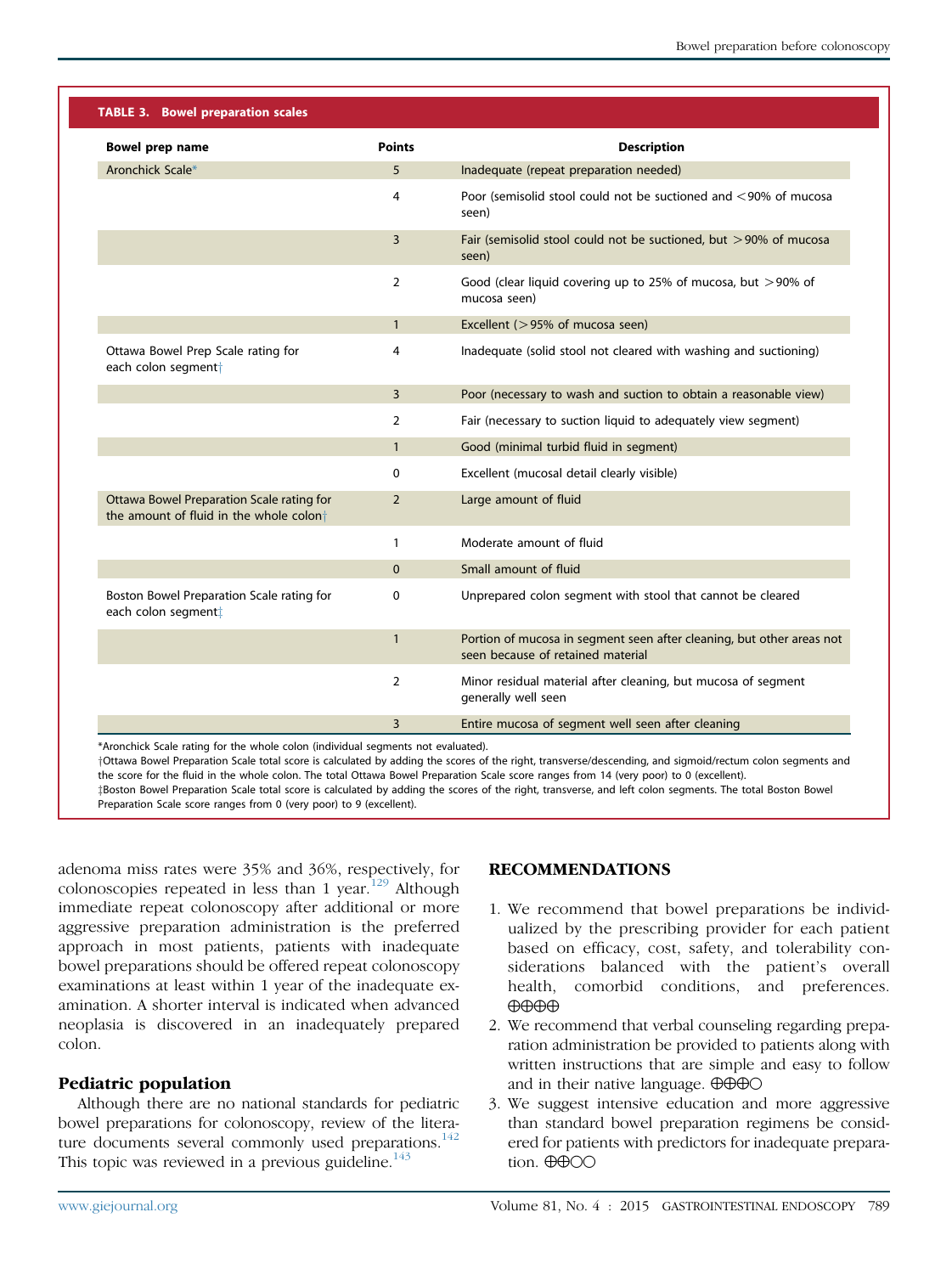- <span id="page-9-0"></span>4. We recommend a low-residue diet be used in conjunction with FDA-approved purgatives for bowel preparation before colonoscopy.  $\oplus \oplus \oplus \odot$
- 5. We recommend split-dose regimens for all patients and/or same day preparations for afternoon colonoscopies with a portion of the preparation taken within 3 to 8 hours of the procedure to enhance colonic cleansing and patient tolerance.  $\oplus \oplus \oplus \odot$
- 6. We recommend that sodium phosphate and magnesium citrate preparations not be used in the elderly or patients with renal disease or taking medications that alter renal blood flow or electrolyte excretion.  $\oplus \oplus \oplus$
- 7. We recommend against the use of metoclopramide as an adjunct to oral bowel preparation.  $\oplus \oplus \oplus \odot$
- 8. We recommend that endoscopists document the quality of the bowel preparation at the time of colonoscopy with regard to adequacy.  $\Theta \Theta \Theta$
- 9. We recommend that patients with inadequate preparation be offered a repeat colonoscopy within 1 year.  $\bigoplus \bigoplus \bigoplus \bigcap$

## DISCLOSURE

The following authors disclosed financial relationships relevant to this article: Dr Khashab is a consultant for and on the Advisory Board of Boston Scientific, is a consultant for Olympus America, and has received research support from Cook Medical. Dr Chathadi is a consultant for Boston Scientific. Dr Fisher is a consultant for Epigenomics. Dr Cash is on the Speakers' Bureau of Salix. Dr Hwang is on the Speakers' Bureau of Novartis, has received a grant from Olympus, and is a consultant for U.S. Endoscopy. Dr Fanelli is the owner of New Wave Surgical Inc. All other authors disclosed no financial relationships relevant to this publication.

Abbreviations: FDA, U.S. Food and Drug Administration; NG, nasogastric; OSS, oral sodium sulfate; PEG, polyethylene glycol; PEG-ELS, polyethylene glycol with electrolyte solutions; PEG-SD, polyethylene glycol with a sports drink; SF, sulfate free.

#### **REFERENCES**

- 1. [Wexner SD, Beck DE, Baron TH, et al; American Society of Colon](http://refhub.elsevier.com/S0016-5107(14)02268-8/sref1) [and Rectal Surgeons; American Society for Gastrointestinal Endos](http://refhub.elsevier.com/S0016-5107(14)02268-8/sref1)[copy; Society of American Gastrointestinal and Endoscopic Surgeons.](http://refhub.elsevier.com/S0016-5107(14)02268-8/sref1) [A consensus document on bowel preparation before colonoscopy:](http://refhub.elsevier.com/S0016-5107(14)02268-8/sref1) [prepared by a task force from the American Society of Colon and](http://refhub.elsevier.com/S0016-5107(14)02268-8/sref1) [Rectal Surgeons \(ASCRS\), the American Society for Gastrointestinal](http://refhub.elsevier.com/S0016-5107(14)02268-8/sref1) [Endoscopy \(ASGE\), and the Society of American Gastrointestinal](http://refhub.elsevier.com/S0016-5107(14)02268-8/sref1) [and Endoscopic Surgeons \(SAGES\). Gastrointest Endosc 2006;63:](http://refhub.elsevier.com/S0016-5107(14)02268-8/sref1) [894-909](http://refhub.elsevier.com/S0016-5107(14)02268-8/sref1).
- 2. [Mamula P, Adler DG, Conway JD, et al. Colonoscopy preparation. Gas](http://refhub.elsevier.com/S0016-5107(14)02268-8/sref2)[trointest Endosc 2009;69:1201-9.](http://refhub.elsevier.com/S0016-5107(14)02268-8/sref2)
- 3. [Guyatt G, Oxman AD, Akl EA, et al. GRADE guidelines: Introduction-](http://refhub.elsevier.com/S0016-5107(14)02268-8/sref3)[GRADE evidence profiles and summary of findings tables. J Clin Epi](http://refhub.elsevier.com/S0016-5107(14)02268-8/sref3)[demiol 2011;64:383-94.](http://refhub.elsevier.com/S0016-5107(14)02268-8/sref3)
- 4. [Mitchell RM, McCallion K, Gardiner KR, et al. Successful colonoscopy;](http://refhub.elsevier.com/S0016-5107(14)02268-8/sref4) [completion rates and reasons for incompletion. Ulster Med J 2002;71:](http://refhub.elsevier.com/S0016-5107(14)02268-8/sref4) [34-7.](http://refhub.elsevier.com/S0016-5107(14)02268-8/sref4)
- 5. [Shah HA, Paszat LF, Saskin R, et al. Factors associated with incomplete](http://refhub.elsevier.com/S0016-5107(14)02268-8/sref5) [colonoscopy: a population-based study. Gastroenterology 2007;132:](http://refhub.elsevier.com/S0016-5107(14)02268-8/sref5) [2297-303](http://refhub.elsevier.com/S0016-5107(14)02268-8/sref5).
- 6. [Rex DK, Bond JH, Winawer S, et al; U.S. Multi-Society Task Force on](http://refhub.elsevier.com/S0016-5107(14)02268-8/sref6) [Colorectal Cancer. Quality in the technical performance of colonos](http://refhub.elsevier.com/S0016-5107(14)02268-8/sref6)[copy and the continuous quality improvement process for colonos](http://refhub.elsevier.com/S0016-5107(14)02268-8/sref6)[copy: recommendations of the U.S. Multi-Society Task Force on](http://refhub.elsevier.com/S0016-5107(14)02268-8/sref6) [Colorectal Cancer. Am J Gastroenterol 2002;97:1296-308.](http://refhub.elsevier.com/S0016-5107(14)02268-8/sref6)
- 7. [Rex DK, Petrini JL, Baron TH, et al; ASGE/ACG Taskforce on Quality in](http://refhub.elsevier.com/S0016-5107(14)02268-8/sref7) [Endoscopy. Quality indicators for colonoscopy. Am J Gastroenterol](http://refhub.elsevier.com/S0016-5107(14)02268-8/sref7) [2006;101:873-85](http://refhub.elsevier.com/S0016-5107(14)02268-8/sref7).
- 8. [Chokshi RV, Hovis CE, Colditz GA, et al. Prevalence of missed ade](http://refhub.elsevier.com/S0016-5107(14)02268-8/sref8)[nomas in patients with inadaquate bowel preparartion on screening](http://refhub.elsevier.com/S0016-5107(14)02268-8/sref8) [colonoscopy. Gastrointest Endosc 2012;75:1197-203.](http://refhub.elsevier.com/S0016-5107(14)02268-8/sref8)
- 9. Sidhu S, Geraghty J, Karpha I, et al. Outcomes following an initial unsuccessful colonoscopy: a 5-year complete audit of teaching hospital colonoscopy practice. Presented at 2011 British Society of Gastroenterology Annual General Meeting; March 14-17, 2011; Birmingham, United Kingdom.
- 10. [Hassan C, Fuccio L, Bruno M, et al. A predictive model identifies pa](http://refhub.elsevier.com/S0016-5107(14)02268-8/sref9)[tients most likely to have inadequate bowel preparation for colonos](http://refhub.elsevier.com/S0016-5107(14)02268-8/sref9)[copy. Clin Gastroenterol Hepatol 2012;10:501-6](http://refhub.elsevier.com/S0016-5107(14)02268-8/sref9).
- 11. [Nguyen DL, Wieland M. Risk factors predictive of poor quality prepa](http://refhub.elsevier.com/S0016-5107(14)02268-8/sref10)[ration during average risk colonoscopy screening: the importance of](http://refhub.elsevier.com/S0016-5107(14)02268-8/sref10) [health literacy. J Gastrointest Liver Dis 2010;19:369-72.](http://refhub.elsevier.com/S0016-5107(14)02268-8/sref10)
- 12. [DiPalma JA, Brady CE. Colon cleansing for diagnostic and surgical](http://refhub.elsevier.com/S0016-5107(14)02268-8/sref11) [procedures: polyethylene glycol-electrolyte lavage solution. Am J](http://refhub.elsevier.com/S0016-5107(14)02268-8/sref11) [Gastroenterol 1989;84:1008-16](http://refhub.elsevier.com/S0016-5107(14)02268-8/sref11).
- 13. [Serper M, Gawron AJ, Smith SG, et al. Patient factors that affect qual](http://refhub.elsevier.com/S0016-5107(14)02268-8/sref12)[ity of colonoscopy preparation. Clin Gastroenterol Hepatol 2014;12:](http://refhub.elsevier.com/S0016-5107(14)02268-8/sref12) [451-7.](http://refhub.elsevier.com/S0016-5107(14)02268-8/sref12)
- 14. [Liu X, Luo H, Zhang L, et al. Telephone-based re-education on the day](http://refhub.elsevier.com/S0016-5107(14)02268-8/sref13) [before colonoscopy improves the quality of bowel preparation and](http://refhub.elsevier.com/S0016-5107(14)02268-8/sref13) [the polyp detection rate: a prospective, colonoscopist-blinded, rand](http://refhub.elsevier.com/S0016-5107(14)02268-8/sref13)[omised, controlled study. Gut 2014;63:125-30.](http://refhub.elsevier.com/S0016-5107(14)02268-8/sref13)
- 15. [Rosenfeld G, Krygier D, Enns RA, et al. The impact of patient educa](http://refhub.elsevier.com/S0016-5107(14)02268-8/sref14)[tion on the quality of inpatient bowel preparation for colonoscopy.](http://refhub.elsevier.com/S0016-5107(14)02268-8/sref14) [Can J Gastroenterol 2010;24:543-6](http://refhub.elsevier.com/S0016-5107(14)02268-8/sref14).
- 16. [Tae JW, Lee JC, Hong SJ, et al. Impact of patient education with](http://refhub.elsevier.com/S0016-5107(14)02268-8/sref15) [cartoon visual aids on the quality of bowel preparation for colonos](http://refhub.elsevier.com/S0016-5107(14)02268-8/sref15)[copy. Gastrointest Endosc 2012;76:804-11.](http://refhub.elsevier.com/S0016-5107(14)02268-8/sref15)
- 17. [Spiegel BM, Talley J, Shekelle P, et al. Development and validation of](http://refhub.elsevier.com/S0016-5107(14)02268-8/sref16) [a novel patient educational booklet to enhance colonoscopy prepa](http://refhub.elsevier.com/S0016-5107(14)02268-8/sref16)[ration. Am J Gastroenterol 2011;106:875-83.](http://refhub.elsevier.com/S0016-5107(14)02268-8/sref16)
- 18. [Lee A, Vu M, Fisher DA, et al. Further validation of a novel patient](http://refhub.elsevier.com/S0016-5107(14)02268-8/sref17) [educational booklet to enhance colonoscopy preparation: benefits](http://refhub.elsevier.com/S0016-5107(14)02268-8/sref17) [in single-dose, but not split-dose preparations. Gastroenterology](http://refhub.elsevier.com/S0016-5107(14)02268-8/sref17) [2013;144:S191.](http://refhub.elsevier.com/S0016-5107(14)02268-8/sref17)
- 19. Colonoscopy Prep Assistant. Medivo, Inc. Available at: [https://itunes.](https://itunes.apple.com/us/app/colonoscopy-prep-assistant/id413055762?mt=8)  $apple.com/us/app/colonoscopy-prep-assistant/idd413055762?mt=8.$ Accessed September 4, 2014.
- 20. [Berry MA, DiPalma JA. Orthograde gut lavage for colonoscopy.](http://refhub.elsevier.com/S0016-5107(14)02268-8/sref18) [Aliment Pharmacol Ther 1994;8:391-5](http://refhub.elsevier.com/S0016-5107(14)02268-8/sref18).
- 21. [American Society of Anesthesiologists \(ASA\) Committee on Standards](http://refhub.elsevier.com/S0016-5107(14)02268-8/sref19) [and Practice Parameters. Practice guidelines for preoperative fast](http://refhub.elsevier.com/S0016-5107(14)02268-8/sref19)[ing and the use of pharmacologic agents to reduce the risk of pulmo](http://refhub.elsevier.com/S0016-5107(14)02268-8/sref19)[nary aspiration: application to healthy patients undergoing elective](http://refhub.elsevier.com/S0016-5107(14)02268-8/sref19) [procedures: an updated report by the American Society of Anesthe](http://refhub.elsevier.com/S0016-5107(14)02268-8/sref19)[siologists Committee on Standards and Practice Parameters. Anesthe](http://refhub.elsevier.com/S0016-5107(14)02268-8/sref19)[siology 2011;114:495-511.](http://refhub.elsevier.com/S0016-5107(14)02268-8/sref19)
- 22. [Seo EH, Kim TO, Park MJ, et al. Low-volume morning-only polyethylene](http://refhub.elsevier.com/S0016-5107(14)02268-8/sref20) [glycol with specially designed test meals versus standard-volume](http://refhub.elsevier.com/S0016-5107(14)02268-8/sref20) [split-dose polyethylene glycol with standard diet for colonoscopy: a](http://refhub.elsevier.com/S0016-5107(14)02268-8/sref20) [prospective, randomized trial. Digestion 2013;88:110-8](http://refhub.elsevier.com/S0016-5107(14)02268-8/sref20).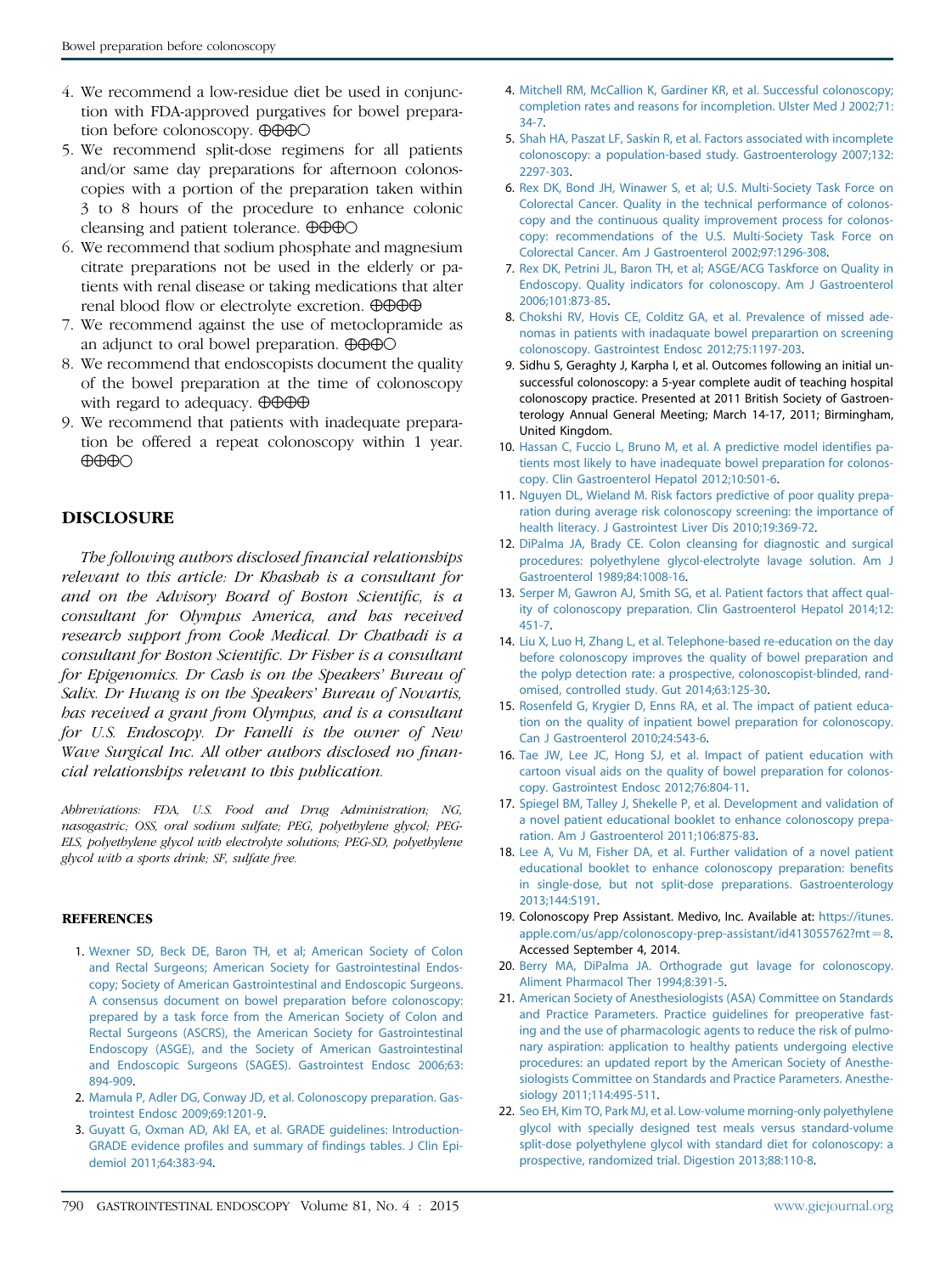- <span id="page-10-0"></span>23. [Sipe BW, Fischer M, Baluyut AR, et al. A low-residue diet improved pa](http://refhub.elsevier.com/S0016-5107(14)02268-8/sref21)[tient satisfaction with split-dose oral sulfate solution without impair](http://refhub.elsevier.com/S0016-5107(14)02268-8/sref21)[ing colonic preparation. Gastrointest Endosc 2013;77:932-6](http://refhub.elsevier.com/S0016-5107(14)02268-8/sref21).
- 24. [Soweid AM, Kobeissy AA, Jamali FR, et al. A randomized single-blind](http://refhub.elsevier.com/S0016-5107(14)02268-8/sref22) [trial of standard diet versus fiber-free diet with polyethylene glycol](http://refhub.elsevier.com/S0016-5107(14)02268-8/sref22) [electrolyte solution for colonoscopy preparation. Endoscopy 2010;](http://refhub.elsevier.com/S0016-5107(14)02268-8/sref22) [42:633-8.](http://refhub.elsevier.com/S0016-5107(14)02268-8/sref22)
- 25. [Melicharkova A, Flemming J, Vanner S, et al. A low-residue breakfast](http://refhub.elsevier.com/S0016-5107(14)02268-8/sref23) [improves patient tolerance without impacting quality of low-volume](http://refhub.elsevier.com/S0016-5107(14)02268-8/sref23) [colon cleansing prior to colonoscopy: a randomized trial. Am J Gas](http://refhub.elsevier.com/S0016-5107(14)02268-8/sref23)[troenterol 2013;108:1551-5.](http://refhub.elsevier.com/S0016-5107(14)02268-8/sref23)
- 26. [Wu KL, Rayner CK, Chuah SK, et al. Impact of low-residue diet on](http://refhub.elsevier.com/S0016-5107(14)02268-8/sref24) [bowel preparation for colonoscopy. Dis Colon Rectum 2011;54:](http://refhub.elsevier.com/S0016-5107(14)02268-8/sref24) [107-12](http://refhub.elsevier.com/S0016-5107(14)02268-8/sref24).
- 27. [DiPalma JA, Brady CE 3rd, Stewart DL, et al. Comparison of colon](http://refhub.elsevier.com/S0016-5107(14)02268-8/sref25) [cleansing in preparation for colonoscopy. Gastroenterology 1984;](http://refhub.elsevier.com/S0016-5107(14)02268-8/sref25) [86:856-60.](http://refhub.elsevier.com/S0016-5107(14)02268-8/sref25)
- 28. [Reilly T, Walker G. Reasons for poor colonic preparation for inpatients.](http://refhub.elsevier.com/S0016-5107(14)02268-8/sref26) [Gastroenterol Nurs 2004;27:115-7](http://refhub.elsevier.com/S0016-5107(14)02268-8/sref26).
- 29. [Lichtenstein GR, Cohen LB, Uribarri J. Review article: Bowel prepara](http://refhub.elsevier.com/S0016-5107(14)02268-8/sref27)tion for colonoscopy–[the importance of adequate hydration. Aliment](http://refhub.elsevier.com/S0016-5107(14)02268-8/sref27) [Pharmacol Ther 2007;26:633-41](http://refhub.elsevier.com/S0016-5107(14)02268-8/sref27).
- 30. [Anderson MA, Ben-Menachem T, Gan SI, et al. Management of antith](http://refhub.elsevier.com/S0016-5107(14)02268-8/sref28)[rombotic agents for endoscopic procedures. Gastrointest Endosc](http://refhub.elsevier.com/S0016-5107(14)02268-8/sref28) [2009;70:1061-70.](http://refhub.elsevier.com/S0016-5107(14)02268-8/sref28)
- 31. [El Sayed AM, Kanafani ZA, Mourad FH, et al. A randomized single](http://refhub.elsevier.com/S0016-5107(14)02268-8/sref29)[blind trial of whole versus split-dose polyethylene glycol-electrolyte](http://refhub.elsevier.com/S0016-5107(14)02268-8/sref29) [solution for colonoscopy preparation. Gastrointest Endosc 2003;58:](http://refhub.elsevier.com/S0016-5107(14)02268-8/sref29) [36-40](http://refhub.elsevier.com/S0016-5107(14)02268-8/sref29).
- 32. [Park JS, Sohn CI, Hwang SJ, et al. Quality and effect of single dose](http://refhub.elsevier.com/S0016-5107(14)02268-8/sref30) [versus split dose of polyethylene glycol bowel preparation for](http://refhub.elsevier.com/S0016-5107(14)02268-8/sref30) [early-morning colonoscopy. Endoscopy 2007;39:616-9](http://refhub.elsevier.com/S0016-5107(14)02268-8/sref30).
- 33. [Abdul-Baki H, Hashash JG, Elhajj II, et al. A randomized, controlled,](http://refhub.elsevier.com/S0016-5107(14)02268-8/sref31) [double-blind trial of the adjunct use of tegaserod in whole-dose or](http://refhub.elsevier.com/S0016-5107(14)02268-8/sref31) [split-dose polyethylene glycol electrolyte solution for colonoscopy](http://refhub.elsevier.com/S0016-5107(14)02268-8/sref31) [preparation. Gastrointest Endosc 2008;68:294-300.](http://refhub.elsevier.com/S0016-5107(14)02268-8/sref31)
- 34. [Park SS, Sinn DH, Kim YH, et al. Efficacy and tolerability of split-dose](http://refhub.elsevier.com/S0016-5107(14)02268-8/sref32) [magnesium citrate: low-volume \(2 L\) polyethylene glycol vs. single- or](http://refhub.elsevier.com/S0016-5107(14)02268-8/sref32) [split-dose polyethylene glycol bowel preparation for morning colo](http://refhub.elsevier.com/S0016-5107(14)02268-8/sref32)[noscopy. Am J Gastroenterol 2010;105:1319-26](http://refhub.elsevier.com/S0016-5107(14)02268-8/sref32).
- 35. [Marmo R, Rotondano G, Riccio G, et al. Effective bowel cleansing](http://refhub.elsevier.com/S0016-5107(14)02268-8/sref33) [before colonoscopy: a randomized study of split-dosage versus](http://refhub.elsevier.com/S0016-5107(14)02268-8/sref33) [non-split dosage regimens of high-volume versus low-volume poly](http://refhub.elsevier.com/S0016-5107(14)02268-8/sref33)[ethylene glycol solutions. Gastrointest Endosc 2010;72:313-20.](http://refhub.elsevier.com/S0016-5107(14)02268-8/sref33)
- 36. [Matro R, Shnitser A, Spodik M, et al. Efficacy of morning-only](http://refhub.elsevier.com/S0016-5107(14)02268-8/sref34) [compared with split-dose polyethylene glycol electrolyte solution](http://refhub.elsevier.com/S0016-5107(14)02268-8/sref34) [for afternoon colonoscopy: a randomized controlled single-blind](http://refhub.elsevier.com/S0016-5107(14)02268-8/sref34) [study. Am J Gastroenterol 2010;105:1954-61.](http://refhub.elsevier.com/S0016-5107(14)02268-8/sref34)
- 37. [Kilgore TW, Abdinoor AA, Szary NM, et al. Bowel preparation with](http://refhub.elsevier.com/S0016-5107(14)02268-8/sref35) [split-dose polyethylene glycol before colonoscopy: a meta-analysis](http://refhub.elsevier.com/S0016-5107(14)02268-8/sref35) [of randomized controlled trials. Gastrointest Endosc 2011;73:1240-5.](http://refhub.elsevier.com/S0016-5107(14)02268-8/sref35)
- 38. [Aoun E, Abdul-Baki H, Azar C, et al. A randomized single-blind trial](http://refhub.elsevier.com/S0016-5107(14)02268-8/sref36) [of split-dose PEG-electrolyte solution without dietary restriction](http://refhub.elsevier.com/S0016-5107(14)02268-8/sref36) [compared with whole dose PEG-electrolyte solution with dietary re](http://refhub.elsevier.com/S0016-5107(14)02268-8/sref36)[striction for colonoscopy preparation. Gastrointest Endosc 2005;62:](http://refhub.elsevier.com/S0016-5107(14)02268-8/sref36) [213-8](http://refhub.elsevier.com/S0016-5107(14)02268-8/sref36).
- 39. [Cohen LB. Split dosing of bowel preparations for colonoscopy: an](http://refhub.elsevier.com/S0016-5107(14)02268-8/sref37) [analysis of its efficacy, safety, and tolerability. Gastrointest Endosc](http://refhub.elsevier.com/S0016-5107(14)02268-8/sref37) [2010;72:406-12.](http://refhub.elsevier.com/S0016-5107(14)02268-8/sref37)
- 40. [Gurudu SR, Ramirez FC, Harrison ME, et al. Increased adenoma detec](http://refhub.elsevier.com/S0016-5107(14)02268-8/sref38)[tion rate with system-wide implementation of a split-dose prepara](http://refhub.elsevier.com/S0016-5107(14)02268-8/sref38)[tion for colonoscopy. Gastrointest Endosc 2012;76:603-8](http://refhub.elsevier.com/S0016-5107(14)02268-8/sref38).
- 41. [Bryant RV, Schoeman SN, Schoeman MN. Shorter preparation to pro](http://refhub.elsevier.com/S0016-5107(14)02268-8/sref39)[cedure interval for colonoscopy improves quality of bowel cleansing.](http://refhub.elsevier.com/S0016-5107(14)02268-8/sref39) [Intern Med J 2013;43:162-8](http://refhub.elsevier.com/S0016-5107(14)02268-8/sref39).
- 42. [Seo EH, Kim TO, Park MJ, et al. Optimal preparation-to-colonoscopy](http://refhub.elsevier.com/S0016-5107(14)02268-8/sref40) [interval in split-dose PEG bowel preparation determines satisfactory](http://refhub.elsevier.com/S0016-5107(14)02268-8/sref40)

[bowel preparation quality: an observational prospective study. Gas](http://refhub.elsevier.com/S0016-5107(14)02268-8/sref40)[trointest Endosc 2012;75:583-90](http://refhub.elsevier.com/S0016-5107(14)02268-8/sref40).

- 43. [Huffman M, Unger RZ, Thatikonda C, et al. Split-dose bowel prepara](http://refhub.elsevier.com/S0016-5107(14)02268-8/sref41)[tion for colonoscopy and residual gastric fluid volume: an observa](http://refhub.elsevier.com/S0016-5107(14)02268-8/sref41)[tional study. Gastrointest Endosc 2010;72:516-22](http://refhub.elsevier.com/S0016-5107(14)02268-8/sref41).
- 44. [Unger RZ, Amstutz SP, Seo da H, et al. Willingness to undergo split](http://refhub.elsevier.com/S0016-5107(14)02268-8/sref42)[dose bowel preparation for colonoscopy and compliance with split](http://refhub.elsevier.com/S0016-5107(14)02268-8/sref42)[dose instructions. Dig Dis Sci 2010;55:2030-4](http://refhub.elsevier.com/S0016-5107(14)02268-8/sref42).
- 45. [Kotwal VS, Attar BM, Carballo MD, et al. Morning-only polyethylene](http://refhub.elsevier.com/S0016-5107(14)02268-8/sref43) [glycol is noninferior but less preferred by hospitalized patients as](http://refhub.elsevier.com/S0016-5107(14)02268-8/sref43) [compared with split-dose bowel preparation. J Clin Gastroenterol](http://refhub.elsevier.com/S0016-5107(14)02268-8/sref43) [2013;48:414-8](http://refhub.elsevier.com/S0016-5107(14)02268-8/sref43).
- 46. [Rösch T, Classen M. Fractional cleansing of the large bowel with](http://refhub.elsevier.com/S0016-5107(14)02268-8/sref44) [Go-lytely for colonoscopic preparations: a controlled trial. Endoscopy](http://refhub.elsevier.com/S0016-5107(14)02268-8/sref44) [1987;19:198-200](http://refhub.elsevier.com/S0016-5107(14)02268-8/sref44).
- 47. [Church JM. Effectiveness of polyethylene glycol antegrade gut lavage](http://refhub.elsevier.com/S0016-5107(14)02268-8/sref45) [bowel preparation for colonoscopy-timing is the key. Dis Colon](http://refhub.elsevier.com/S0016-5107(14)02268-8/sref45) [Rectum 1998;41:1223-5](http://refhub.elsevier.com/S0016-5107(14)02268-8/sref45).
- 48. [Varughese S, Kumar AR, George A, et al. Morning-only one-gallon](http://refhub.elsevier.com/S0016-5107(14)02268-8/sref46) [polyethylene glycol improves bowel cleansing for afternoon colonos](http://refhub.elsevier.com/S0016-5107(14)02268-8/sref46)[copies: a randomized endoscopist-blinded prospective study. Am J](http://refhub.elsevier.com/S0016-5107(14)02268-8/sref46) [Gastroenterol 2010;105:2368-74](http://refhub.elsevier.com/S0016-5107(14)02268-8/sref46).
- 49. [Longcroft-Wheaton G, Bhandari P. Same-day bowel cleansing](http://refhub.elsevier.com/S0016-5107(14)02268-8/sref47) [regimen is superior to a split-dose regimen over 2 days for afternoon](http://refhub.elsevier.com/S0016-5107(14)02268-8/sref47) [colonoscopy: results from a large prospective series. J Clin Gastroen](http://refhub.elsevier.com/S0016-5107(14)02268-8/sref47)[terol 2012;46:57-61](http://refhub.elsevier.com/S0016-5107(14)02268-8/sref47).
- 50. [de Leone A, Tamayo D, Fiori G, et al. Same-day 2-L PEG-citrate](http://refhub.elsevier.com/S0016-5107(14)02268-8/sref48)[simethicone plus bisacodyl vs split 4-L PEG: bowel cleansing for](http://refhub.elsevier.com/S0016-5107(14)02268-8/sref48) [late-morning colonoscopy. World J Gastrointest Endosc 2013;5:](http://refhub.elsevier.com/S0016-5107(14)02268-8/sref48) [433-9.](http://refhub.elsevier.com/S0016-5107(14)02268-8/sref48)
- 51. [Enestvedt BK, Tofani C, Laine LA, et al. 4-Liter split-dose polyethylene](http://refhub.elsevier.com/S0016-5107(14)02268-8/sref49) [glycol is superior to other bowel preparations, based on systematic](http://refhub.elsevier.com/S0016-5107(14)02268-8/sref49) [review and meta-analysis. Clin Gastroenterol Hepatol 2012;10:](http://refhub.elsevier.com/S0016-5107(14)02268-8/sref49) [1225-31.](http://refhub.elsevier.com/S0016-5107(14)02268-8/sref49)
- 52. [Marshall JB, Pineda JJ, Barthel JS, et al. Prospective, randomized trial](http://refhub.elsevier.com/S0016-5107(14)02268-8/sref50) [comparing sodium phosphate solution with polyethylene glycol elec](http://refhub.elsevier.com/S0016-5107(14)02268-8/sref50)[trolyte lavage for colonoscopy preparation. Gastrointest Endosc](http://refhub.elsevier.com/S0016-5107(14)02268-8/sref50) [1993;39:631-4](http://refhub.elsevier.com/S0016-5107(14)02268-8/sref50).
- 53. [Ernstoff JJ, Howard DA, Marshall JB, et al. A randomized clinical trial](http://refhub.elsevier.com/S0016-5107(14)02268-8/sref51) [of a rapid colonic lavage solution compared with standard prepara](http://refhub.elsevier.com/S0016-5107(14)02268-8/sref51)[tion for colonoscopy and barium enema. Gastroenterology 1983;84:](http://refhub.elsevier.com/S0016-5107(14)02268-8/sref51) [1512-6.](http://refhub.elsevier.com/S0016-5107(14)02268-8/sref51)
- 54. [Brady CE III, DiPalma JA, Pierson WP. Golytely lavage: is metoclopra](http://refhub.elsevier.com/S0016-5107(14)02268-8/sref52)[mide necessary? Am J Gastroenterol 1985;80:180-4](http://refhub.elsevier.com/S0016-5107(14)02268-8/sref52).
- 55. [Fordtran JS, Santa Ana CA, Cleveland MvB. A low-sodium solution for](http://refhub.elsevier.com/S0016-5107(14)02268-8/sref53) [gastrointestinal lavage. Gastroenterolgy 1990;98:11-6.](http://refhub.elsevier.com/S0016-5107(14)02268-8/sref53)
- 56. [Pockros PJ, Foroozan P. Golytely lavage versus a standard colonos](http://refhub.elsevier.com/S0016-5107(14)02268-8/sref54)[copy preparation: effect on normal colonic mucosal histology. Gastro](http://refhub.elsevier.com/S0016-5107(14)02268-8/sref54)[enterology 1985;88:545-8.](http://refhub.elsevier.com/S0016-5107(14)02268-8/sref54)
- 57. [Marschall H-U, Bartels F. Life-threatening complications of nasogastric](http://refhub.elsevier.com/S0016-5107(14)02268-8/sref55) [administration of polyethylene glycol-electrolyte solutions \(Go-lytely\)](http://refhub.elsevier.com/S0016-5107(14)02268-8/sref55) [for bowel cleansing. Gastrointest Endosc 1998;47:408-10.](http://refhub.elsevier.com/S0016-5107(14)02268-8/sref55)
- 58. [Martinek J, Hess J, Delarive J, et al. Cisapride does not improve the](http://refhub.elsevier.com/S0016-5107(14)02268-8/sref56) [precolonoscopy bowel preparation with either sodium phosphate](http://refhub.elsevier.com/S0016-5107(14)02268-8/sref56) [or polyethylene glycol electrolyte lavage. Gastrointest Endosc 2001;](http://refhub.elsevier.com/S0016-5107(14)02268-8/sref56) [54:180-5](http://refhub.elsevier.com/S0016-5107(14)02268-8/sref56).
- 59. [Rhodes JB, Engstrom J, Stone KE. Metoclopramide reduces the](http://refhub.elsevier.com/S0016-5107(14)02268-8/sref57) [distress associated with colon cleansing by an oral electrolyte over](http://refhub.elsevier.com/S0016-5107(14)02268-8/sref57)[load. Gastrointest Endosc 1978;24:162-3.](http://refhub.elsevier.com/S0016-5107(14)02268-8/sref57)
- 60. [Brady CE 3rd, DiPalma JA, Pierson WP. Golytely lavage-is metoclopra](http://refhub.elsevier.com/S0016-5107(14)02268-8/sref58)[mide necessary? Am J Gastroenterol 1985;80:180-4](http://refhub.elsevier.com/S0016-5107(14)02268-8/sref58).
- 61. [Lever EL, Walter MH, Condon SC, et al. Addition of enemas to oral](http://refhub.elsevier.com/S0016-5107(14)02268-8/sref59) [lavage preparation for colonoscopy is not necessary. Gastrointest En](http://refhub.elsevier.com/S0016-5107(14)02268-8/sref59)[dosc 1992;38:369-72](http://refhub.elsevier.com/S0016-5107(14)02268-8/sref59).
- 62. [Sondheimer JM, Sokol RJ, Taylor SF, et al. Safety, efficacy, and toler](http://refhub.elsevier.com/S0016-5107(14)02268-8/sref60)[ance of intestinal lavage in pediatric patients undergoing diagnostic](http://refhub.elsevier.com/S0016-5107(14)02268-8/sref60) [colonoscopy. J Pediatr 1991;119:148-52](http://refhub.elsevier.com/S0016-5107(14)02268-8/sref60).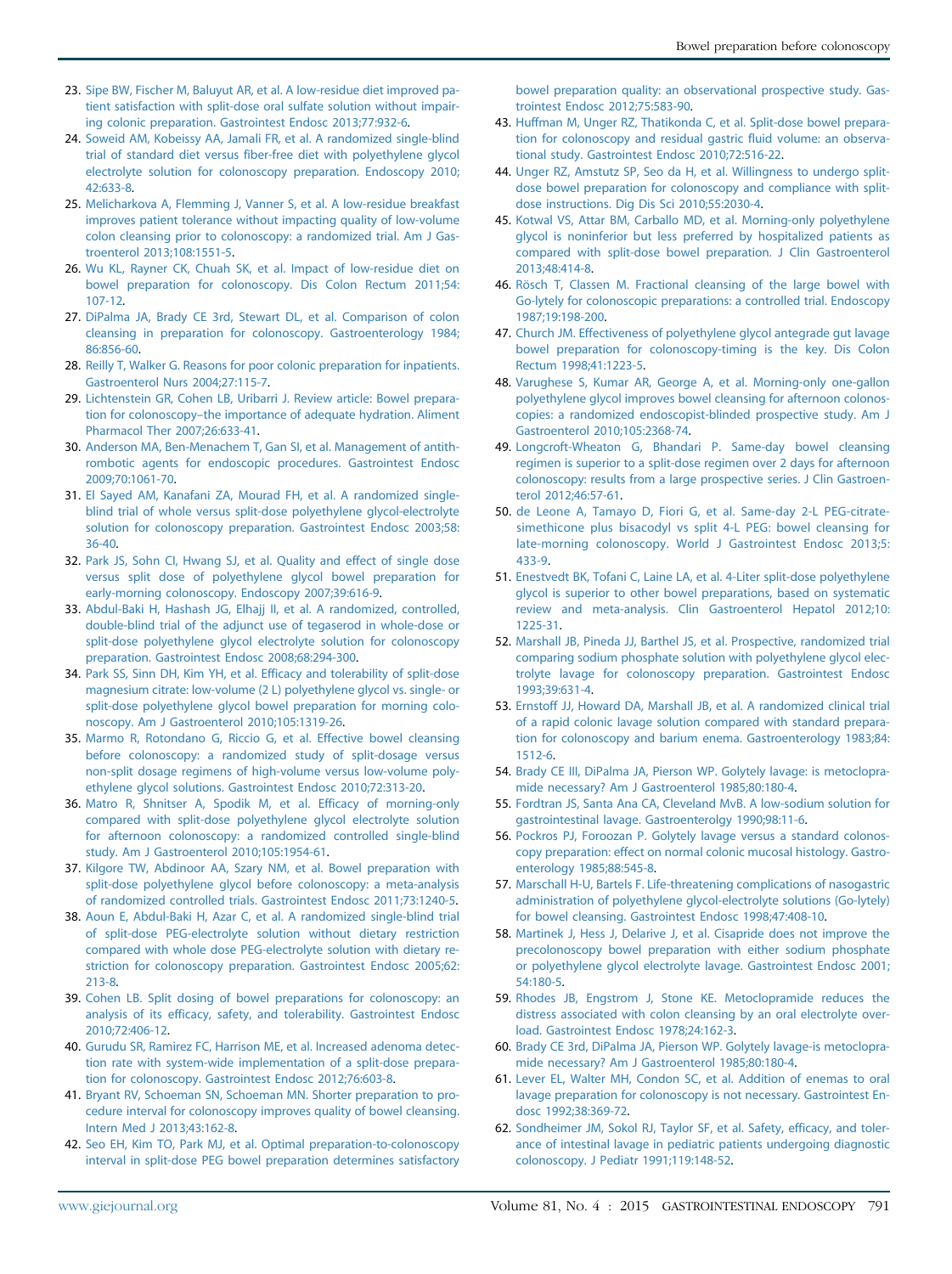- <span id="page-11-0"></span>63. [Gremse DA, Sacks AI, Raines S. Comparison of oral sodium phosphate](http://refhub.elsevier.com/S0016-5107(14)02268-8/sref61) [to polyethylene-glycol-based solution for bowel preparation in chil](http://refhub.elsevier.com/S0016-5107(14)02268-8/sref61)[dren. J Pediatr Gastroenterol Nutr 1996;23:586-90](http://refhub.elsevier.com/S0016-5107(14)02268-8/sref61).
- 64. [Tolia V, Fleming S, Dubois R. Use of Golytely in children and adoles](http://refhub.elsevier.com/S0016-5107(14)02268-8/sref62)[cents. J Pediatr Gastroenterol Nutr 1984;3:468-70](http://refhub.elsevier.com/S0016-5107(14)02268-8/sref62).
- 65. [Jensen DM, Machicado GA, Jutabha R, et al. Urgent colonoscopy for](http://refhub.elsevier.com/S0016-5107(14)02268-8/sref63) [the diagnosis and treatment of severe diverticular hemorrhage.](http://refhub.elsevier.com/S0016-5107(14)02268-8/sref63) [N Engl J Med 2000;342:78-82.](http://refhub.elsevier.com/S0016-5107(14)02268-8/sref63)
- 66. [Gabel A, Muller S. Aspiration: a possible severe complication in colo](http://refhub.elsevier.com/S0016-5107(14)02268-8/sref64)[noscopy preparation by orthograde intestine lavage. Digestion](http://refhub.elsevier.com/S0016-5107(14)02268-8/sref64) [1999;60:284-5.](http://refhub.elsevier.com/S0016-5107(14)02268-8/sref64)
- 67. [Franga DL, Harris JA. Polyethylene glycol-induced pancreatitis. Gas](http://refhub.elsevier.com/S0016-5107(14)02268-8/sref65)[trointest Endosc 2000;52:789-91.](http://refhub.elsevier.com/S0016-5107(14)02268-8/sref65)
- 68. [Schroppel B, Segerer S, Keuneke C, et al. Hyponatremic encephalop](http://refhub.elsevier.com/S0016-5107(14)02268-8/sref66)[athy after preparation for colonoscopy. Gastrointest Endosc 2001;53:](http://refhub.elsevier.com/S0016-5107(14)02268-8/sref66) [527-9](http://refhub.elsevier.com/S0016-5107(14)02268-8/sref66).
- 69. [Schiller LR, Emmett M, Santa Ana CA, et al. Osmotic effects of poly](http://refhub.elsevier.com/S0016-5107(14)02268-8/sref67)[ethylene glycol. Gastroenterology 1988;94:933-41](http://refhub.elsevier.com/S0016-5107(14)02268-8/sref67).
- 70. [DiPalma JA, Marshall JB. Comparison of a new sulfate-free polyeth](http://refhub.elsevier.com/S0016-5107(14)02268-8/sref68)[ylene glycol electrolyte lavage solution versus a standard solution](http://refhub.elsevier.com/S0016-5107(14)02268-8/sref68) [for colonoscopy cleansing. Gastrointest Endosc 1990;36:285-9.](http://refhub.elsevier.com/S0016-5107(14)02268-8/sref68)
- 71. [Corporaal S, Kleibeuker JH, Koornstra JJ. Low-volume PEG plus ascor](http://refhub.elsevier.com/S0016-5107(14)02268-8/sref69)[bic acid versus high-volume PEG as bowel preparation for colonos](http://refhub.elsevier.com/S0016-5107(14)02268-8/sref69)[copy. Scand J Gastroenterol 2010;45:1380-6](http://refhub.elsevier.com/S0016-5107(14)02268-8/sref69).
- 72. [Bitoun A, Ponchon T, Barthet M, et al. Results of a prospective rand](http://refhub.elsevier.com/S0016-5107(14)02268-8/sref70)[omised multicentre controlled trial comparing a new 2-L ascorbic](http://refhub.elsevier.com/S0016-5107(14)02268-8/sref70) [acid plus polyethylene glycol and electrolyte solution vs. sodium](http://refhub.elsevier.com/S0016-5107(14)02268-8/sref70) [phosphate solution in patients undergoing elective colonoscopy.](http://refhub.elsevier.com/S0016-5107(14)02268-8/sref70) [Aliment Pharmacol Ther 2006;24:1631-42.](http://refhub.elsevier.com/S0016-5107(14)02268-8/sref70)
- 73. [Ell C, Fischbach W, Bronisch HJ, et al. Randomized trial of low-volume](http://refhub.elsevier.com/S0016-5107(14)02268-8/sref71) [PEG solution versus standard PEG](http://refhub.elsevier.com/S0016-5107(14)02268-8/sref71)  $+$  [electrolytes for bowel cleansing](http://refhub.elsevier.com/S0016-5107(14)02268-8/sref71) [before colonoscopy. Am J Gastroenterol 2008;103:883-93.](http://refhub.elsevier.com/S0016-5107(14)02268-8/sref71)
- 74. [Cohen LB, Sanyal SM, Von Althann C, et al. Clinical trial: 2-L polyeth](http://refhub.elsevier.com/S0016-5107(14)02268-8/sref72)[ylene glycol-based lavage solutions for colonoscopy preparation - a](http://refhub.elsevier.com/S0016-5107(14)02268-8/sref72) [randomized, single-blind study of two formulations. Aliment Pharma](http://refhub.elsevier.com/S0016-5107(14)02268-8/sref72)[col Ther 2010;32:637-44.](http://refhub.elsevier.com/S0016-5107(14)02268-8/sref72)
- 75. [Jansen SV, Goedhard JG, Winkens B, et al. Preparation before colo](http://refhub.elsevier.com/S0016-5107(14)02268-8/sref73)[noscopy: a randomized controlled trial comparing different regimes.](http://refhub.elsevier.com/S0016-5107(14)02268-8/sref73) [Eur J Gastroenterol Hepatol 2011;23:897-902](http://refhub.elsevier.com/S0016-5107(14)02268-8/sref73).
- 76. [Pontone S, Angelini R, Standoli M, et al. Low-volume plus ascorbic](http://refhub.elsevier.com/S0016-5107(14)02268-8/sref74) [acid vs high-volume plus simethicone bowel preparation before co](http://refhub.elsevier.com/S0016-5107(14)02268-8/sref74)[lonoscopy. World J Gastroenterol 2011;17:4689-95](http://refhub.elsevier.com/S0016-5107(14)02268-8/sref74).
- 77. [Valiante F, Pontone S, Hassan C, et al. A randomized controlled trial](http://refhub.elsevier.com/S0016-5107(14)02268-8/sref75) [evaluating a new 2-L PEG solution plus ascorbic acid vs 4-L PEG for](http://refhub.elsevier.com/S0016-5107(14)02268-8/sref75) [bowel cleansing prior to colonoscopy. Dig Liver Dis 2012;44:224-7](http://refhub.elsevier.com/S0016-5107(14)02268-8/sref75).
- 78. [Rees DC, Kelsey H, Richards JD. Acute haemolysis induced by high](http://refhub.elsevier.com/S0016-5107(14)02268-8/sref76) [dose ascorbic acid in glucose-6-phosphate dehydrogenase defi](http://refhub.elsevier.com/S0016-5107(14)02268-8/sref76)[ciency. BMJ 1993;306:841-2](http://refhub.elsevier.com/S0016-5107(14)02268-8/sref76).
- 79. [Hillyer GC, Lebwohl B, Basch CH, et al. Split dose and MiraLAX-based](http://refhub.elsevier.com/S0016-5107(14)02268-8/sref77) [purgatives to enhance bowel preparation quality becoming common](http://refhub.elsevier.com/S0016-5107(14)02268-8/sref77) [recommendations in the US. Ther Adv Gastroenterol 2013;6:5-14.](http://refhub.elsevier.com/S0016-5107(14)02268-8/sref77)
- 80. [Hjelkrem M, Stengel J, Liu M, et al. MiraLAX is not as effective as Go-](http://refhub.elsevier.com/S0016-5107(14)02268-8/sref78)[Lytely in bowel cleansing before screening colonoscopies. Clin Gas](http://refhub.elsevier.com/S0016-5107(14)02268-8/sref78)[troenterol Hepatol 2011;9:326-32](http://refhub.elsevier.com/S0016-5107(14)02268-8/sref78).
- 81. [Enestvedt BK, Fennerty B, Zaman A, et al. MiraLAX vs. GoLytely: is](http://refhub.elsevier.com/S0016-5107(14)02268-8/sref79) [there a significant difference in the adenoma detection rate? Aliment](http://refhub.elsevier.com/S0016-5107(14)02268-8/sref79) [Pharmacol Ther 2011;34:775-82](http://refhub.elsevier.com/S0016-5107(14)02268-8/sref79).
- 82. [Samarasena JB, Muthusamy VR, Jamal MM. Split-dosed](http://refhub.elsevier.com/S0016-5107(14)02268-8/sref80) [MiraLAX/Gatorade is an effective, safe, and tolerable option for bowel](http://refhub.elsevier.com/S0016-5107(14)02268-8/sref80) [preparation in low-risk patients: a randomized controlled study. Am J](http://refhub.elsevier.com/S0016-5107(14)02268-8/sref80) [Gastroenterol 2012;107:1036-42.](http://refhub.elsevier.com/S0016-5107(14)02268-8/sref80)
- 83. [Shieh FK, Gunaratnam N, Mohamud SO, et al. MiraLAX-Gatorade](http://refhub.elsevier.com/S0016-5107(14)02268-8/sref81) [bowel prep versus GoLytely before screening colonoscopy: an endo](http://refhub.elsevier.com/S0016-5107(14)02268-8/sref81)[scopic database study in a community hospital. J Clin Gastroenterol](http://refhub.elsevier.com/S0016-5107(14)02268-8/sref81) [2012;46:e96-100.](http://refhub.elsevier.com/S0016-5107(14)02268-8/sref81)
- 84. [McKenna T, Macgill A, Porat G, et al. Colonoscopy preparation: poly](http://refhub.elsevier.com/S0016-5107(14)02268-8/sref82)[ethylene glycol with gatorade is as safe and efficacious as four L of](http://refhub.elsevier.com/S0016-5107(14)02268-8/sref82)

[polyethylene glycol with balanced electrolytes. Dig Dis Sci 2012;57:](http://refhub.elsevier.com/S0016-5107(14)02268-8/sref82) [3098-105](http://refhub.elsevier.com/S0016-5107(14)02268-8/sref82).

- 85. [Nagler J, Poppers D, Turetz M. Severe hyponatremia and seizure](http://refhub.elsevier.com/S0016-5107(14)02268-8/sref83) [following a polyethylene glycol-based bowel preparation for colonos](http://refhub.elsevier.com/S0016-5107(14)02268-8/sref83)[copy. J Clin Gastroenterol 2006;40:558-9](http://refhub.elsevier.com/S0016-5107(14)02268-8/sref83).
- 86. [Gerard DP, Holden JL, Foster DB, et al. Randomized trial of](http://refhub.elsevier.com/S0016-5107(14)02268-8/sref84) [gatorade/polyethylene glycol with or without bisacodyl and nu](http://refhub.elsevier.com/S0016-5107(14)02268-8/sref84)[lytely for colonoscopy preparation. Clin Transl Gastroenterol](http://refhub.elsevier.com/S0016-5107(14)02268-8/sref84) [2012;3:e16.](http://refhub.elsevier.com/S0016-5107(14)02268-8/sref84)
- 87. [Matro R, Daskalakis C, Negoianu D, et al. Randomised clinical](http://refhub.elsevier.com/S0016-5107(14)02268-8/sref85) [trial: polyethylene glycol 3350 with sports drink vs. plyethylene](http://refhub.elsevier.com/S0016-5107(14)02268-8/sref85) [glycol with electrolyte solution as purgatives for colonoscopy](http://refhub.elsevier.com/S0016-5107(14)02268-8/sref85)[the incidence of hyponatraemia. Aliment Pharmacol Ther](http://refhub.elsevier.com/S0016-5107(14)02268-8/sref85) [2014;40:610-9.](http://refhub.elsevier.com/S0016-5107(14)02268-8/sref85)
- 88. [Di Palma JA, Rodriguez R, McGowan J, et al. A randomized clinical](http://refhub.elsevier.com/S0016-5107(14)02268-8/sref86) [study evaluating the safety and efficacy of a new, reduced-volume,](http://refhub.elsevier.com/S0016-5107(14)02268-8/sref86) [oral sulfate colon-cleansing preparation for colonoscopy. Am J Gas](http://refhub.elsevier.com/S0016-5107(14)02268-8/sref86)[troenterol 2009;104:2275-84](http://refhub.elsevier.com/S0016-5107(14)02268-8/sref86).
- 89. [Rex DK, Di Palma JA, Rodriguez R, et al. A randomized clinical study](http://refhub.elsevier.com/S0016-5107(14)02268-8/sref87) [comparing reduced-volume oral sulfate solution with standard 4](http://refhub.elsevier.com/S0016-5107(14)02268-8/sref87) [liter sulfate-free electrolyte lavage solution as preparation for colo](http://refhub.elsevier.com/S0016-5107(14)02268-8/sref87)[noscopy. Gastrointest Endosc 2010;72:328-36.](http://refhub.elsevier.com/S0016-5107(14)02268-8/sref87)
- 90. Rex DK, DiPalma JA, McGowan J, et al. A comparison of oral sulfate solution with sodium picosulfate: magnesium citrate in split doses as bowel preparation for colonoscopy. Gastrointest Endosc. Epub 2014 Jul 12.
- 91. [Berkelhammer C, Ekambaram A, Silva RG, et al. Low-volume oral co](http://refhub.elsevier.com/S0016-5107(14)02268-8/sref88)[lonoscopy bowel preparation: sodium phosphate and magnesium](http://refhub.elsevier.com/S0016-5107(14)02268-8/sref88) [citrate. Gastrointest Endosc 2002;56:89-94](http://refhub.elsevier.com/S0016-5107(14)02268-8/sref88).
- 92. [Kontani M, Hara A, Ohta S, et al. Hypermagnesemia induced by](http://refhub.elsevier.com/S0016-5107(14)02268-8/sref89) [massive cathartic ingestion in an elderly woman without pre](http://refhub.elsevier.com/S0016-5107(14)02268-8/sref89)[existing renal dysfunction. Intern Med 2005;44:448-52](http://refhub.elsevier.com/S0016-5107(14)02268-8/sref89).
- 93. [Schelling JR. Fatal hypermagnesemia. Clin Nephrol 2000;53:61-5](http://refhub.elsevier.com/S0016-5107(14)02268-8/sref90).
- 94. [Markowitz GS, Stokes MB, Radhakrishnan J, et al. Acute phosphate](http://refhub.elsevier.com/S0016-5107(14)02268-8/sref91) [nephropathy following oral sodium phosphate bowel purgative: an](http://refhub.elsevier.com/S0016-5107(14)02268-8/sref91) [underrecognized cause of chronic renal failure. Am Soc Nephrol](http://refhub.elsevier.com/S0016-5107(14)02268-8/sref91) [2005;16:3389-96](http://refhub.elsevier.com/S0016-5107(14)02268-8/sref91).
- 95. [Heher EC, Thier SO, Rennke H, et al. Adverse renal and metabolic ef](http://refhub.elsevier.com/S0016-5107(14)02268-8/sref92)[fects associated with oral sodium phosphate bowel preparation. Clin](http://refhub.elsevier.com/S0016-5107(14)02268-8/sref92) [J Am Soc Nephrol 2008;3:1494-503.](http://refhub.elsevier.com/S0016-5107(14)02268-8/sref92)
- 96. [Lieberman DA, Ghormley J, Flora K. Effect of oral sodium phosphate](http://refhub.elsevier.com/S0016-5107(14)02268-8/sref93) [colon preparation on serum electrolytes in patients with normal](http://refhub.elsevier.com/S0016-5107(14)02268-8/sref93) [serum creatinine. Gastrointest Endosc 1996;43:467-9.](http://refhub.elsevier.com/S0016-5107(14)02268-8/sref93)
- 97. [Clarkston WK, Tsen TN, Dies DF, et al. Oral sodium phosphate versus](http://refhub.elsevier.com/S0016-5107(14)02268-8/sref94) [sulfate-free polyethylene glycol electrolyte lavage solution in outpa](http://refhub.elsevier.com/S0016-5107(14)02268-8/sref94)[tient preparation for colonoscopy: a prospective comparison. Gastro](http://refhub.elsevier.com/S0016-5107(14)02268-8/sref94)[intest Endosc 1996;43:42-8.](http://refhub.elsevier.com/S0016-5107(14)02268-8/sref94)
- 98. [Holte K, Neilsen KG, Madsen JL, et al. Physiologic effects of bowel](http://refhub.elsevier.com/S0016-5107(14)02268-8/sref95) [preparation. Dis Colon Rectum 2004;47:1397-402](http://refhub.elsevier.com/S0016-5107(14)02268-8/sref95).
- 99. [Frizelle FA, Colls BM. Hyponatremia and seizures after bowel prepara](http://refhub.elsevier.com/S0016-5107(14)02268-8/sref96)[tion: report of three cases. Dis Colon Rectum 2005;48:393-6.](http://refhub.elsevier.com/S0016-5107(14)02268-8/sref96)
- 100. [Curran MP, Plosker GL. Oral sodium phosphate solution: A review of](http://refhub.elsevier.com/S0016-5107(14)02268-8/sref97) [its use as a colonic cleanser. Drugs 2004;64:1697-714](http://refhub.elsevier.com/S0016-5107(14)02268-8/sref97).
- 101. U.S. Food and Drug Administration. Oral Sodium Phosphate (OSP) Products for Bowel Cleansing (marketed as Visicol and OsmoPrep, and oral sodium phosphate products available without a prescription). Available at: [http://www.fda.gov/drugs/drugsafety/postmarket](http://www.fda.gov/drugs/drugsafety/postmarketdrugsafetyinformationforpatientsandproviders/ucm103354.htm) [drugsafetyinformationforpatientsandproviders/ucm103354.htm.](http://www.fda.gov/drugs/drugsafety/postmarketdrugsafetyinformationforpatientsandproviders/ucm103354.htm) Accessed March 8, 2014.
- 102. [Hoy SM, Scott LJ, Wagstaff AJ. Sodium picosulfate/magnesium citrate:](http://refhub.elsevier.com/S0016-5107(14)02268-8/sref98) [a review of its use as a colorectal cleanser. Drugs 2009;69:123-36.](http://refhub.elsevier.com/S0016-5107(14)02268-8/sref98)
- 103. [Rex DK, Katz PO, Bertiger G, et al. Split-dose administration of a dual](http://refhub.elsevier.com/S0016-5107(14)02268-8/sref99)[action, low-volume bowel cleanser for colonoscopy: the SEE CLEAR I](http://refhub.elsevier.com/S0016-5107(14)02268-8/sref99) [study. Gastrointest Endosc 2013;78:132-41.](http://refhub.elsevier.com/S0016-5107(14)02268-8/sref99)
- 104. [Katz PO, Rex DK, Epstein M, et al. A dual-action, low-volume bowel](http://refhub.elsevier.com/S0016-5107(14)02268-8/sref100) [cleanser administered the day before colonoscopy: results from the](http://refhub.elsevier.com/S0016-5107(14)02268-8/sref100) [SEE CLEAR II study. Am J Gastroenterol 2013;108:401-9.](http://refhub.elsevier.com/S0016-5107(14)02268-8/sref100)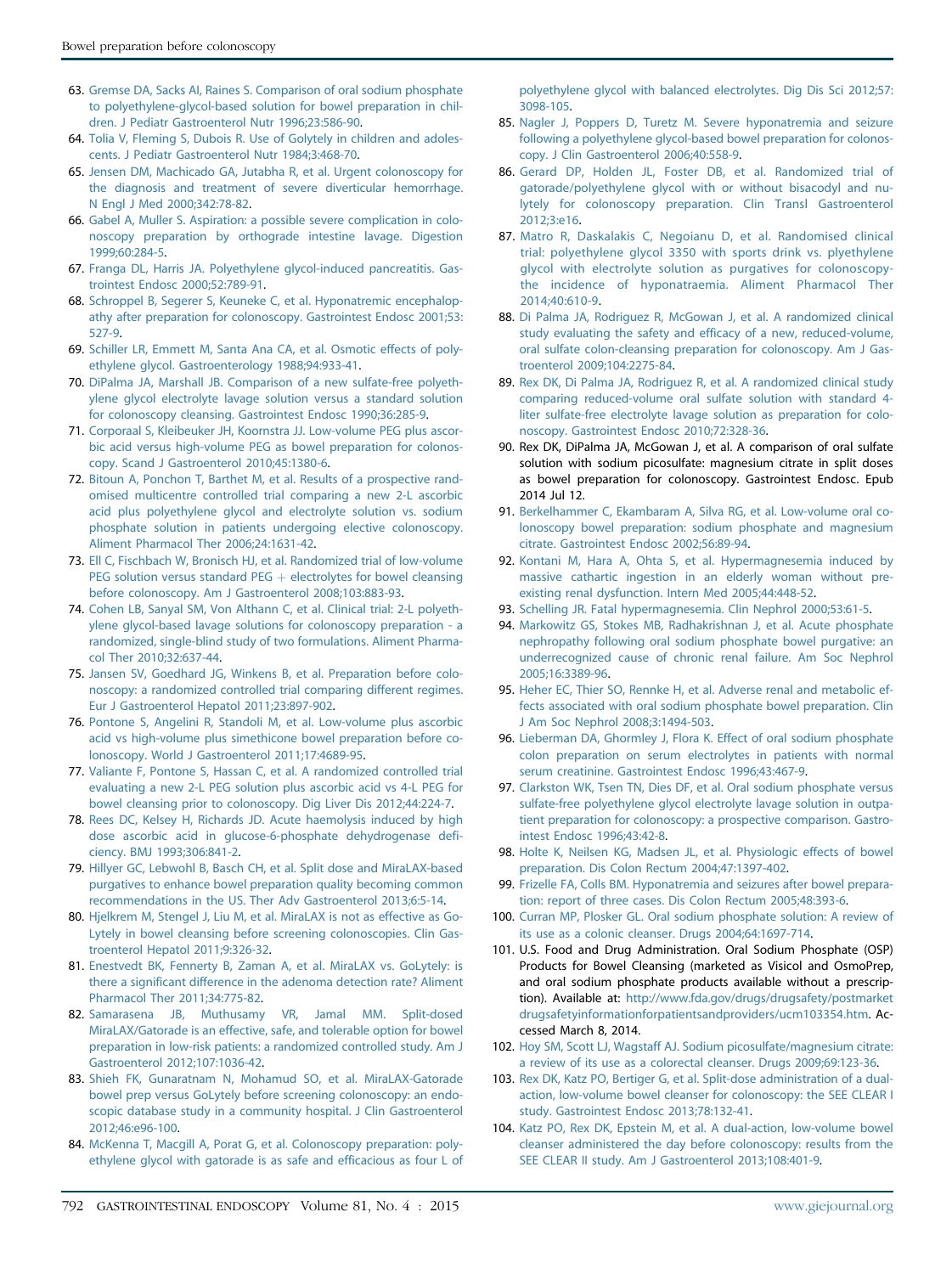- <span id="page-12-0"></span>105. [Weir MA, Fleet JL, Vinden C, et al. Hyponatremia and sodium picosul](http://refhub.elsevier.com/S0016-5107(14)02268-8/sref101)[fate bowel preparations in older adults. Am J Gastroenterol 2014;109:](http://refhub.elsevier.com/S0016-5107(14)02268-8/sref101) [686-94](http://refhub.elsevier.com/S0016-5107(14)02268-8/sref101).
- 106. [Rex DK, McGowan J, Cleveland M, et al. A randomized, controlled trial](http://refhub.elsevier.com/S0016-5107(14)02268-8/sref102) [of oral sulfate solution plus polyethylene glycol as a bowel prepara](http://refhub.elsevier.com/S0016-5107(14)02268-8/sref102)[tion for colonoscopy. Gastrointest Endosc 2014;80:482-91.](http://refhub.elsevier.com/S0016-5107(14)02268-8/sref102)
- 107. [Ell C, Fischbach W, Keller R, et al. A randomized, blinded, prospec](http://refhub.elsevier.com/S0016-5107(14)02268-8/sref103)[tive trial to compare the safety and efficacy of three bowel](http://refhub.elsevier.com/S0016-5107(14)02268-8/sref103)[cleansing solutions for colonoscopy \(HSG-01\\*\). Endoscopy](http://refhub.elsevier.com/S0016-5107(14)02268-8/sref103) [2003;35:300-4.](http://refhub.elsevier.com/S0016-5107(14)02268-8/sref103)
- 108. [Rings EH, Mulder CJ, Tytgat GN. The effect of bisacodyl on whole](http://refhub.elsevier.com/S0016-5107(14)02268-8/sref104)[gut irrigation in preparation for colonoscopy. Endoscopy 1989;21:](http://refhub.elsevier.com/S0016-5107(14)02268-8/sref104) [172-3.](http://refhub.elsevier.com/S0016-5107(14)02268-8/sref104)
- 109. [Sharma VK, Chockalingham SK, Ugheoke EA, et al. Prospective,](http://refhub.elsevier.com/S0016-5107(14)02268-8/sref105) [randomized, controlled comparison of the use of polyethylene](http://refhub.elsevier.com/S0016-5107(14)02268-8/sref105) [glycol electrolyte lavage solution in four-liter versus two-liter](http://refhub.elsevier.com/S0016-5107(14)02268-8/sref105) [volumes and pretreatment with either magnesium citrate or bisa](http://refhub.elsevier.com/S0016-5107(14)02268-8/sref105)[codyl for colonoscopy preparation. Gastrointest Endosc 1998;47:](http://refhub.elsevier.com/S0016-5107(14)02268-8/sref105) [167-71](http://refhub.elsevier.com/S0016-5107(14)02268-8/sref105).
- 110. [Adams WJ, Meagher AP, Lubowski DZ, et al. Bisacodyl reduces the](http://refhub.elsevier.com/S0016-5107(14)02268-8/sref106) [volume of PEG solution required for bowel preparation. Dis Colon](http://refhub.elsevier.com/S0016-5107(14)02268-8/sref106) [Rectum 1994;27:229-33.](http://refhub.elsevier.com/S0016-5107(14)02268-8/sref106)
- 111. [Ajani S, Hurt RT, Teeters DA, et al. Ischaemic colitis associated with](http://refhub.elsevier.com/S0016-5107(14)02268-8/sref107) [oral contraceptive and bisacodyl use. BMJ Case Rep 2012 Jul](http://refhub.elsevier.com/S0016-5107(14)02268-8/sref107) [25;2012](http://refhub.elsevier.com/S0016-5107(14)02268-8/sref107).
- 112. [Sharma VK, Steinberg EN, Vasudeva R, et al. Randomized, controlled](http://refhub.elsevier.com/S0016-5107(14)02268-8/sref108) [study of pretreatment with magnesium citrate on the quality of colo](http://refhub.elsevier.com/S0016-5107(14)02268-8/sref108)[noscopy preparation with polyethylene glycol electrolyte lavage solu](http://refhub.elsevier.com/S0016-5107(14)02268-8/sref108)[tion. Gastrointest Endosc 1997;46:541-3](http://refhub.elsevier.com/S0016-5107(14)02268-8/sref108).
- 113. [Brahmania M, Ou G, Bressler B, et al. 2 L versus 4 L of PEG3350](http://refhub.elsevier.com/S0016-5107(14)02268-8/sref110)  $+$  [elec](http://refhub.elsevier.com/S0016-5107(14)02268-8/sref110)[trolytes for outpatient colonic preparation: a randomized, controlled](http://refhub.elsevier.com/S0016-5107(14)02268-8/sref110) [trial. Gastrointest Endosc 2014;79:408-16.](http://refhub.elsevier.com/S0016-5107(14)02268-8/sref110)
- 114. [Kolts BE, Lyles WE, Achem SR, et al. A comparison of the effectiveness](http://refhub.elsevier.com/S0016-5107(14)02268-8/sref111) [and patient tolerance of oral sodium phosphate, castor oil, and stan](http://refhub.elsevier.com/S0016-5107(14)02268-8/sref111)[dard electrolyte lavage for colonoscopy or sigmoidoscopy prepara](http://refhub.elsevier.com/S0016-5107(14)02268-8/sref111)[tion. Am J Gastroenterol 1993;88:1218-23.](http://refhub.elsevier.com/S0016-5107(14)02268-8/sref111)
- 115. [Ziegenhagen DJ, Zehnter E, Tacke W, et al. Addition of Senna im](http://refhub.elsevier.com/S0016-5107(14)02268-8/sref112)[proves colonoscopy preparation with lavage: a prospective random](http://refhub.elsevier.com/S0016-5107(14)02268-8/sref112)[ized trial. Gastrointest Endosc 1991;37:547-9.](http://refhub.elsevier.com/S0016-5107(14)02268-8/sref112)
- 116. [Ziegenhagen DJ, Zehnter E, Tacke W, et al. Senna versus bisacodyl in](http://refhub.elsevier.com/S0016-5107(14)02268-8/sref113) [addition to GoLytely lavage for colonoscopy preparation: a prospec](http://refhub.elsevier.com/S0016-5107(14)02268-8/sref113)[tive randomized trial. Z Gastroenterol 1992;30:17-9.](http://refhub.elsevier.com/S0016-5107(14)02268-8/sref113)
- 117. [Iida Y, Miura S, Asada Y, et al. Bowel preparation for the total colonos](http://refhub.elsevier.com/S0016-5107(14)02268-8/sref114)[copy by 2000 ml of balanced lavage solution \(GoLytely\) and senno](http://refhub.elsevier.com/S0016-5107(14)02268-8/sref114)side. Gastroenterol Jpn 1992:27:728-33.
- 118. [Matter SE, Rice PS, Campbell DR. Colonic lavage solutions: plain](http://refhub.elsevier.com/S0016-5107(14)02268-8/sref115) [versus flavored. Am J Gastroenterol 1993;88:49-52.](http://refhub.elsevier.com/S0016-5107(14)02268-8/sref115)
- 119. [Panton ON, Atkinson KG, Crichton EP, et al. Mechanical preparation of](http://refhub.elsevier.com/S0016-5107(14)02268-8/sref116) [the large bowel for elective surgery. Comparison of whole gut lavage](http://refhub.elsevier.com/S0016-5107(14)02268-8/sref116) [with conventional enema and purgative technique. Am J Surg](http://refhub.elsevier.com/S0016-5107(14)02268-8/sref116) [1985;149:615-9.](http://refhub.elsevier.com/S0016-5107(14)02268-8/sref116)
- 120. [Tjandra JJ, Tagkalidis P. Carbohydrate-electrolyte \(E-lyte](http://refhub.elsevier.com/S0016-5107(14)02268-8/sref117)®[\) solution](http://refhub.elsevier.com/S0016-5107(14)02268-8/sref117) [enhances bowel preparation with oral Fleet](http://refhub.elsevier.com/S0016-5107(14)02268-8/sref117)<sup>®</sup> [Phospho-soda. Dis](http://refhub.elsevier.com/S0016-5107(14)02268-8/sref117) [Colon Rectum 2004;47:1181-6.](http://refhub.elsevier.com/S0016-5107(14)02268-8/sref117)
- 121. [Sharara AI, El-Halabi MM, Abou Fadel CG, et al. Sugar-free menthol](http://refhub.elsevier.com/S0016-5107(14)02268-8/sref118) [candy drops improve the palatability and bowel cleansing effect](http://refhub.elsevier.com/S0016-5107(14)02268-8/sref118) [of polyethylene glycol electrolyte solution. Gastrointest Endosc](http://refhub.elsevier.com/S0016-5107(14)02268-8/sref118) [2013;78:886-91.](http://refhub.elsevier.com/S0016-5107(14)02268-8/sref118)
- 122. [Wu L, Cao Y, Liao C, et al. Systematic review and meta-analysis of ran](http://refhub.elsevier.com/S0016-5107(14)02268-8/sref119)[domized controlled trials of Simethicone for gastrointestinal endo](http://refhub.elsevier.com/S0016-5107(14)02268-8/sref119)[scopic visibility. Scand J Gastroenterol 2011;46:227-35](http://refhub.elsevier.com/S0016-5107(14)02268-8/sref119).
- 123. [Rex DK, Bond JH, Winawer S, et al. Quality in the technical perfor](http://refhub.elsevier.com/S0016-5107(14)02268-8/sref120)[mance of colonoscopy and the continuous quality improvement pro](http://refhub.elsevier.com/S0016-5107(14)02268-8/sref120)[cess for colonoscopy: recommendations of the U.S. Multi-Society Task](http://refhub.elsevier.com/S0016-5107(14)02268-8/sref120) [Force on Colorectal Cancer. Am J Gastroenterol 2002;97:1296-308](http://refhub.elsevier.com/S0016-5107(14)02268-8/sref120).
- 124. [Rostom A, Jolicoeur E. Validation of a new scale for the assessment of](http://refhub.elsevier.com/S0016-5107(14)02268-8/sref121) [bowel preparation quality. Gastrointest Endosc 2004;59:482-6.](http://refhub.elsevier.com/S0016-5107(14)02268-8/sref121)
- 125. [Lai EJ, Calderwood AH, Doros G, et al. The Boston bowel preparation](http://refhub.elsevier.com/S0016-5107(14)02268-8/sref122) [scale: a valid and reliable instrument for colonoscopy-oriented](http://refhub.elsevier.com/S0016-5107(14)02268-8/sref122) [research. Gastrointest Endosc 2009;69:620-5](http://refhub.elsevier.com/S0016-5107(14)02268-8/sref122).
- 126. [Calderwood AH, Jacobson BC. Comprehensive validation of the Bos](http://refhub.elsevier.com/S0016-5107(14)02268-8/sref123)[ton bowel preparation scale. Gastrointest Endosc 2010;72:686-92](http://refhub.elsevier.com/S0016-5107(14)02268-8/sref123).
- 127. [Froehlich F, Wietlisbach V, Gonvers JJ, et al. Impact of colonic](http://refhub.elsevier.com/S0016-5107(14)02268-8/sref124) [cleansing on quality and diagnostic yield of colonoscopy: the Euro](http://refhub.elsevier.com/S0016-5107(14)02268-8/sref124)[pean Panel of Appropriateness of Gastrointestinal Endoscopy Euro](http://refhub.elsevier.com/S0016-5107(14)02268-8/sref124)[pean multicenter study. Gastrointest Endosc 2005;61:378-84.](http://refhub.elsevier.com/S0016-5107(14)02268-8/sref124)
- 128. [Menees SB, Kim HM, Elliott EE, et al. The impact of fair colonoscopy prep](http://refhub.elsevier.com/S0016-5107(14)02268-8/sref125)[aration on colonoscopy use and adenoma miss rates in patients under](http://refhub.elsevier.com/S0016-5107(14)02268-8/sref125)[going outpatient colonoscopy. Gastrointest Endosc 2013;78:510-6](http://refhub.elsevier.com/S0016-5107(14)02268-8/sref125).
- 129. [Lebwohl B, Kastrinos F, Glick M, et al. The impact of suboptimal bowel](http://refhub.elsevier.com/S0016-5107(14)02268-8/sref126) [preparation on adenoma miss rates and the factors associated with](http://refhub.elsevier.com/S0016-5107(14)02268-8/sref126) [early repeat colonoscopy. Gastrointest Endosc 2011;73:1207-14](http://refhub.elsevier.com/S0016-5107(14)02268-8/sref126).
- 130. [Chokshi RV, Hovis CE, Hollander T, et al. Prevalence of missed ade](http://refhub.elsevier.com/S0016-5107(14)02268-8/sref127)[nomas in patients with inadequate bowel preparation on screening](http://refhub.elsevier.com/S0016-5107(14)02268-8/sref127) [colonoscopy. Gastrointest Endosc 2012;75:1197-203.](http://refhub.elsevier.com/S0016-5107(14)02268-8/sref127)
- 131. MacPhail ME, Hardacker KA, Tiwari A, et al. Intraprocedural cleansing work during colonoscopy and achievable rates of adequate preparation in an open-access endoscopy unit. Gastrointest Endosc. Epub 2014 Jul 3.
- 132. [Ness RM, Manam R, Hoen H, et al. Predictors of inadequate prepara](http://refhub.elsevier.com/S0016-5107(14)02268-8/sref128)[tion for colonoscopy. Am J Gastroenterol 2001;96:1797-802](http://refhub.elsevier.com/S0016-5107(14)02268-8/sref128).
- 133. [Fayad NF, Kahi CJ, Abd El-Jawad KH, et al. Association between body](http://refhub.elsevier.com/S0016-5107(14)02268-8/sref129) [mass index and quality of split bowel preparation. Clin Gastroenterol](http://refhub.elsevier.com/S0016-5107(14)02268-8/sref129) [Hepatol 2013;11:1478-85](http://refhub.elsevier.com/S0016-5107(14)02268-8/sref129).
- 134. [Borg BB, Gupta NK, Zuckerman GR, et al. Impact of obesity on bowel](http://refhub.elsevier.com/S0016-5107(14)02268-8/sref130) [preparation for colonoscopy. Clin Gastroenterol Hepatol 2009;7:670-5.](http://refhub.elsevier.com/S0016-5107(14)02268-8/sref130)
- 135. [Fatima H, Johnson CS, Rex DK. Patients](http://refhub.elsevier.com/S0016-5107(14)02268-8/sref131)' description of rectal effluent [and quality of bowel preparation at colonoscopy. Gastrointest Endosc](http://refhub.elsevier.com/S0016-5107(14)02268-8/sref131) [2010;71:1244-52](http://refhub.elsevier.com/S0016-5107(14)02268-8/sref131).
- 136. [Ibáñez M, Parra-Blanco A, Zaballa P, et al. Usefulness of an intensive](http://refhub.elsevier.com/S0016-5107(14)02268-8/sref132) [bowel cleansing strategy for repeat colonoscopy after preparation](http://refhub.elsevier.com/S0016-5107(14)02268-8/sref132) [failure. Dis Colon Rectum 2011;54:1578-84.](http://refhub.elsevier.com/S0016-5107(14)02268-8/sref132)
- 137. [Keisslich R, Schuster N, Hoffman A, et al. MedJet-a new CO2-based](http://refhub.elsevier.com/S0016-5107(14)02268-8/sref133) [disposable cleaning device allows safe and effective bowel cleansing](http://refhub.elsevier.com/S0016-5107(14)02268-8/sref133) [during colonoscopy: a pilot study. Endoscopy 2012;44:767-71](http://refhub.elsevier.com/S0016-5107(14)02268-8/sref133).
- 138. [Rigaux J, Juriens I, Devière J. A novel system for the improvement of](http://refhub.elsevier.com/S0016-5107(14)02268-8/sref134) [colonic cleansing during colonoscopy. Endoscopy 2012;44:703-6](http://refhub.elsevier.com/S0016-5107(14)02268-8/sref134).
- 139. [Rex D. Optimal bowel preparation-a practical guide for clinicians. Nat](http://refhub.elsevier.com/S0016-5107(14)02268-8/sref135) [Rev Gastroenterol Hepatol 2014;11:419-25](http://refhub.elsevier.com/S0016-5107(14)02268-8/sref135).
- 140. [Larsen M, Hills N, Terdiman J. The impact of the quality of colon prep](http://refhub.elsevier.com/S0016-5107(14)02268-8/sref136)[aration on follow-up colonoscopy recommendations. Am J Gastroen](http://refhub.elsevier.com/S0016-5107(14)02268-8/sref136)[terol 2011;106:2058-62](http://refhub.elsevier.com/S0016-5107(14)02268-8/sref136).
- 141. [Chokshi RV, Hovis CE, Colditz GA, et al. Physician recommendations](http://refhub.elsevier.com/S0016-5107(14)02268-8/sref137) [and patient adherence after inadequate bowel preparation on](http://refhub.elsevier.com/S0016-5107(14)02268-8/sref137) [screening colonoscopy. Dig Dis Sci 2013;58:2151-5](http://refhub.elsevier.com/S0016-5107(14)02268-8/sref137).
- 142. [Hunter A, Mamula P. Bowel preparation for pediatric colonoscopy](http://refhub.elsevier.com/S0016-5107(14)02268-8/sref138) [procedures. J Pediatr Gastroenterol Nutr 2010;51:254-61.](http://refhub.elsevier.com/S0016-5107(14)02268-8/sref138)
- 143. [Lightdale JR, Acosta R, Shergill AK, et al. Modifications in endoscopic](http://refhub.elsevier.com/S0016-5107(14)02268-8/sref139) [practice for pediatric patients. Gastrointest Endosc 2014;79:699-710.](http://refhub.elsevier.com/S0016-5107(14)02268-8/sref139)

#### Prepared by:

ASGE STANDARDS OF PRACTICE COMMITTEE John R. Saltzman, MD\* Brooks D. Cash, MD, Chair\* Shabana F. Pasha, MD Dayna S. Early, MD V. Raman Muthusamy, MD Mouen A. Khashab, MD Krishnavel V. Chathadi, MD Robert D. Fanelli, MD, SAGES representative Vinay Chandrasekhara, MD Jenifer R. Lightdale, MD, MPH